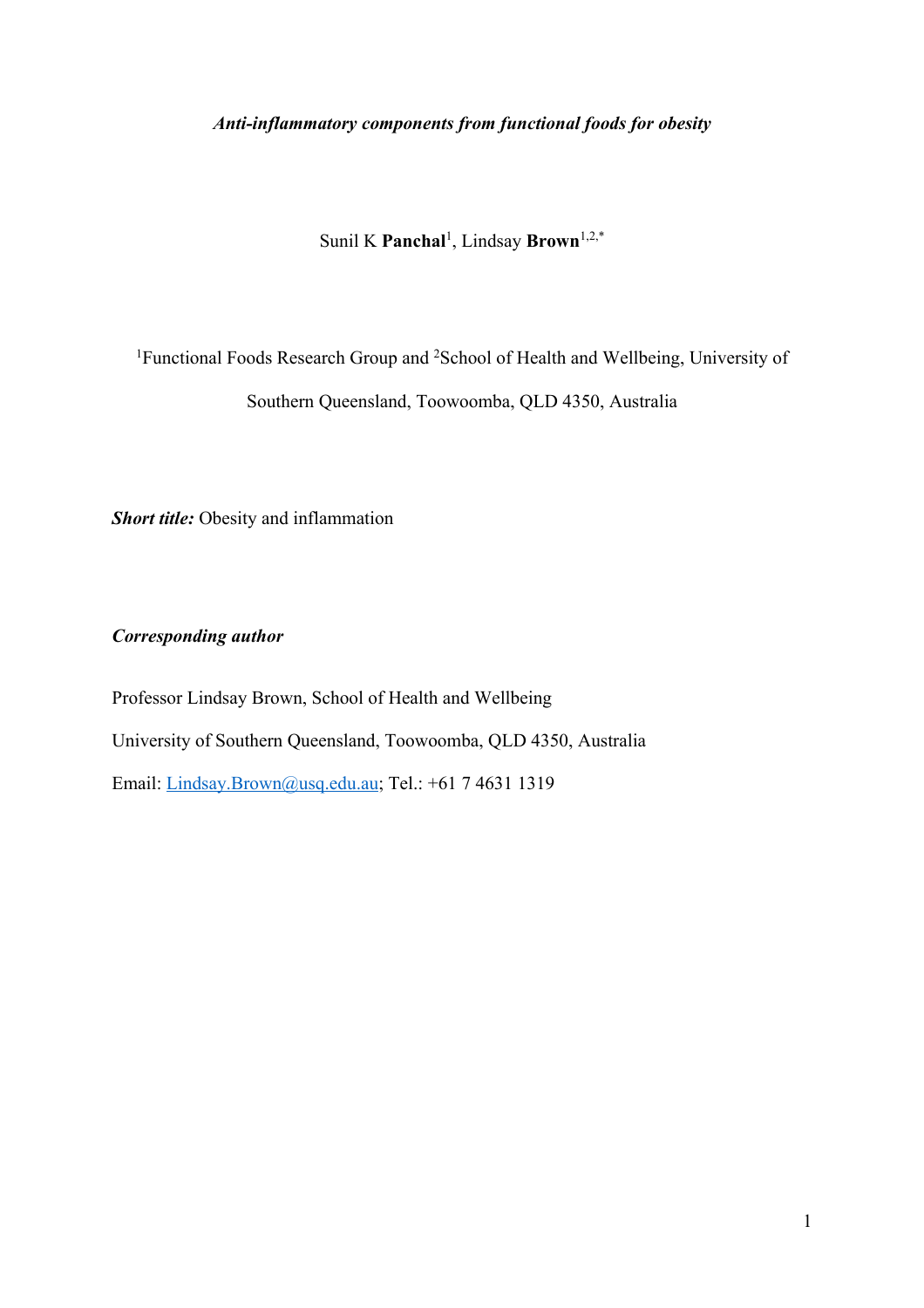## *Abstract*

Obesity defined as excessive fat accumulation that may impair health has been described throughout human history, but it has now reached epidemic proportions with the WHO estimating that 39% of the world's adults over 18 years of age were overweight or obese in 2016. Obesity is a chronic low-grade inflammatory state leading to organ damage with an increased risk of common diseases including cardiovascular and metabolic disease, nonalcoholic fatty liver disease, osteoarthritis and some cancers. This inflammatory state may be influenced by adipose tissue hypoxia and changes in the gut microbiome. There has been an increasing focus on functional foods and nutraceuticals as treatment options for obesity as drug treatments are limited in efficacy. This chapter summarises the importance of anthocyanincontaining fruits and vegetables, coffee and its components, tropical fruit and food waste as sources of phytochemicals for obesity treatment. We emphasise that preclinical studies can form the basis for clinical trials to determine the effectiveness of these treatments in humans.

161 words

*Keywords:* Obesity; Inflammation; Functional foods; Anthocyanins; Coffee; Tropical fruits; Food waste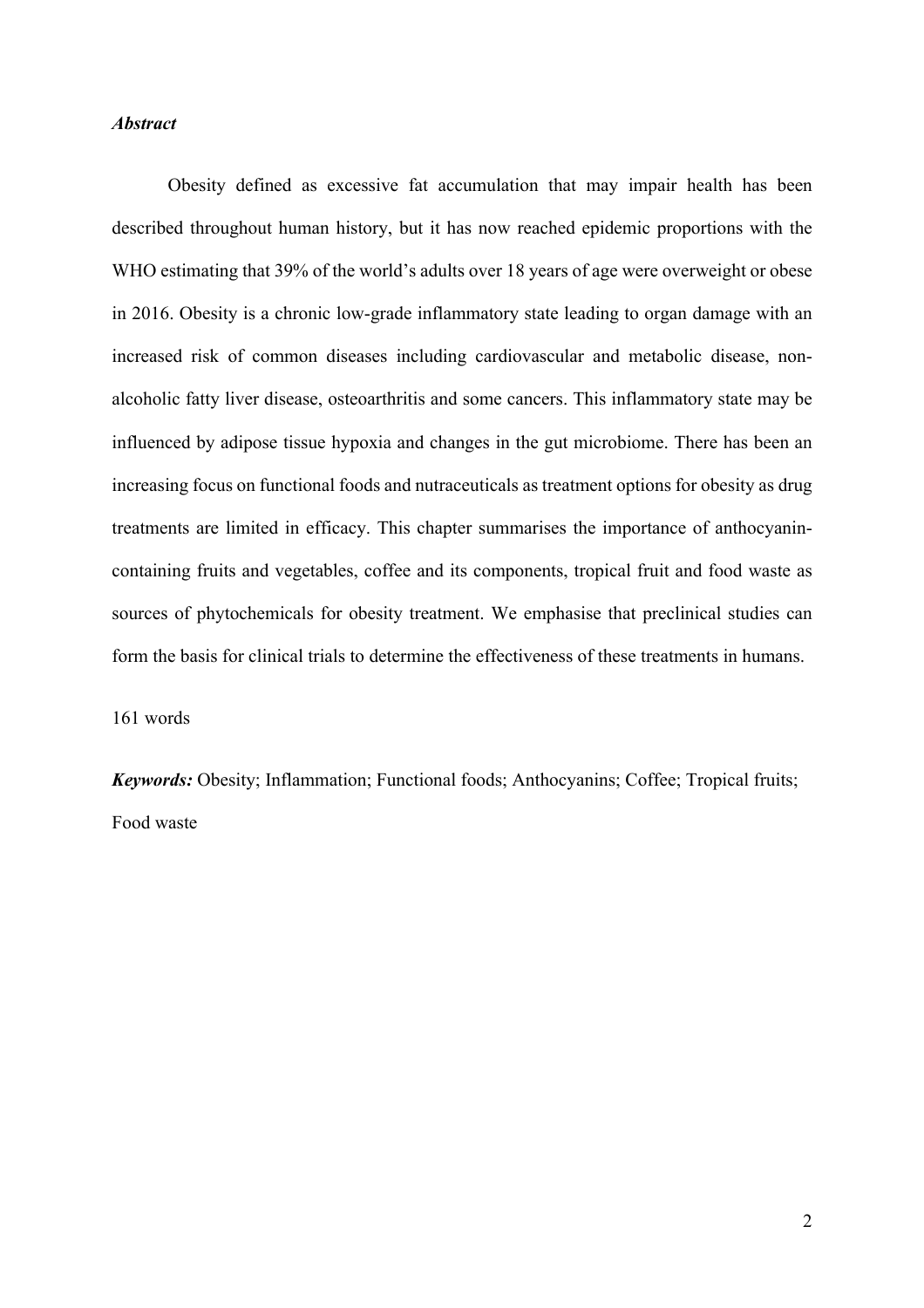## *Obesity – the extent of the problem*

Obesity is often referred to as a global health challenge. The literature on the epidemiology, causes, co-morbidities and potential treatments of obesity is enormous. As an example, a PubMed search from 2013-2019 for "obesity" lists about 125,000 references. This chapter will provide a background on the disease risk in obesity and the role of inflammation before examining some examples of functional foods that may reduce obesity by their antiinflammatory actions.

The World Health Organisation defines overweight and obesity as abnormal or excessive fat accumulation that may impair health [1] and provides the key facts on overweight and obesity that are listed in Table 1.

# **Table 1. Key facts on overweight and obesity (World Health Organisation)**

Worldwide obesity nearly tripled since 1975

In 2016, more than 1.9 billion adults, 18 years and older, were overweight. Of these, over 650 million were obese

39% of adults aged 18 years and over were overweight in 2016, and 13% were obese

Most of the world's population live in countries where overweight and obesity kills more people than underweight

41 million children under the age of 5 were overweight or obese in 2016

Over 340 million children and adolescents aged 5-19 were overweight or obese in 2016

Obesity is preventable

The increase in the number of people with overweight and obesity has been described as an epidemic or even as a pandemic of the late  $20<sup>th</sup>$  and  $21<sup>st</sup>$  century [2]. However, obesity has been described through the ages, starting with prehistoric statuettes from 30,000 years ago such as the Venus of Willendorf [3] and including members of the Ptolemy dynasty who ruled Egypt from 305-30BC [4]. Physicians from the Greco-Roman and Byzantine world described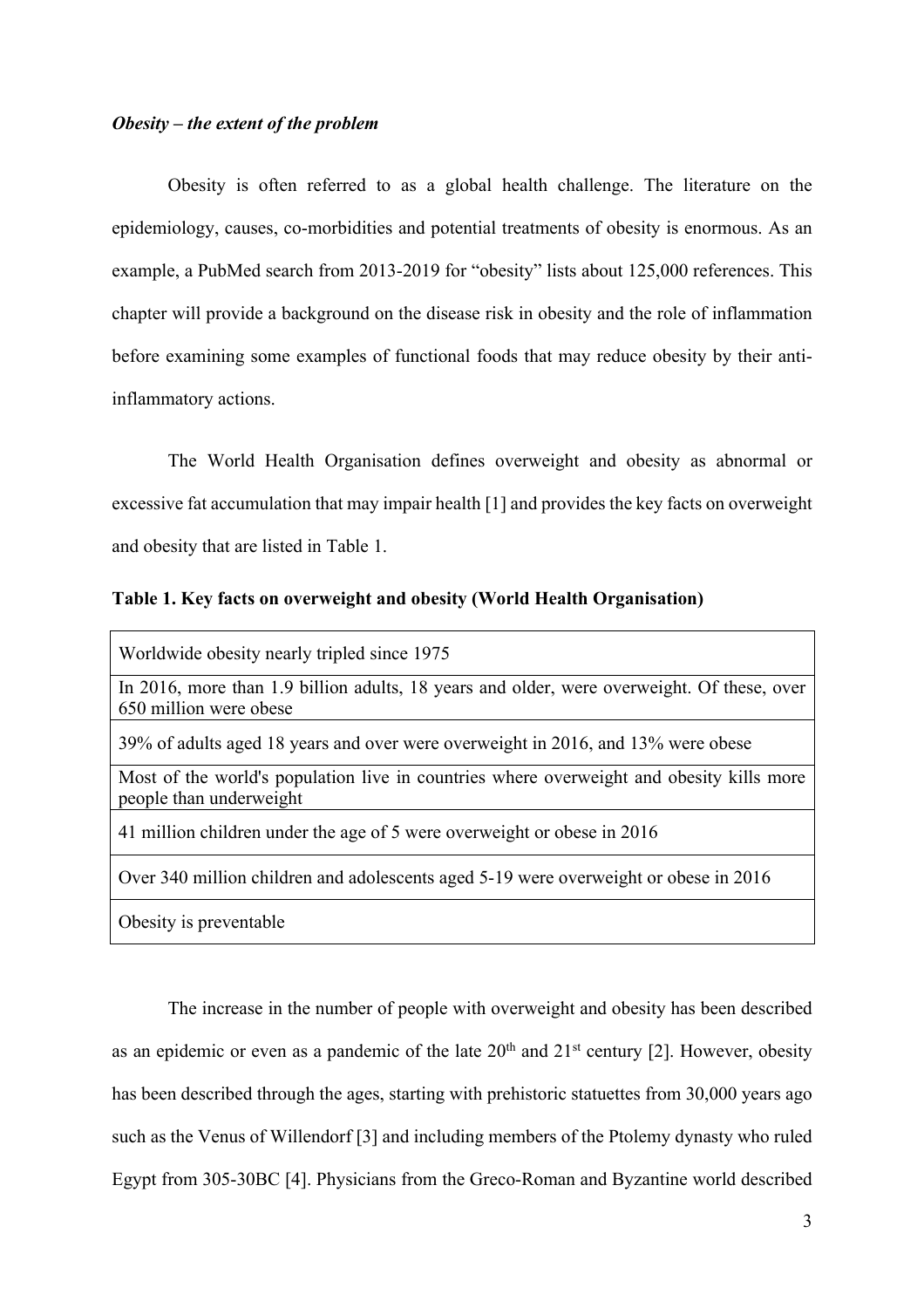the aetiology and clinical manifestations of obesity with suggestions for therapy including a Mediterranean-like diet with an active lifestyle [5]. In European art, overweight and obesity were indications of health, beauty and vitality [6]. In 1980, there were 921 million overweight and obese people; this had increased to 2.1 billion in 2013, about 29% of the world's total population in 2013 of 7.3 billion with the proportion of adult males with a body mass index of 25 or greater increasing from 28.8% in 1980 to 36.9% and an increase from 29.8% to 38.0% in adult females [7]. The trends in mean body mass index as a measure of under- or overnutrition from 1975-2014 have been reported for adults aged over 18 years in 200 countries [8]. Over these 4 decades, global prevalence of underweight has decreased from 13.8% to 8.8% in men and from 14.6% to 9.7% in women. However, the prevalence of obesity increased from 3.2% to 10.8% in men and from 6.4% to 14.9% in women. Severe obesity with BMI  $\geq$ 35 kg/m<sup>2</sup> occurred in 2.3% of the world's men and in 5.0% of the world's women; the corresponding figures for morbid obesity with BMI  $\geq 40$  kg/m<sup>2</sup> were 0.64% in men and 1.6% in women. Obesity is clearly a current worldwide occurrence in adults.

Obesity is not restricted to adults, but occurs widely in children and adolescents. Analyses of data sources with measurements of height and weight on 128.9 million children and adolescents aged 5 years and older from 1975 to 2016 have shown that the prevalence of obesity increased from 0.7% in 1975 to 5.6% in 2016 in girls, and from 0.9% in 1975 to 7.8% in 2016 in boys, with accelerated increases in east and south Asia [9]. This study also highlighted the co-existence of underweight and obesity in the world's children and adolescents with 75 million girls and 117 million boys being underweight, along with 50 million girls and 74 million boys being obese in 2016.

Despite the increasing prevalence of overweight and diabetes, life expectancy at birth has increased from 59 to 71 years over the same time-frame [10]. This apparently protective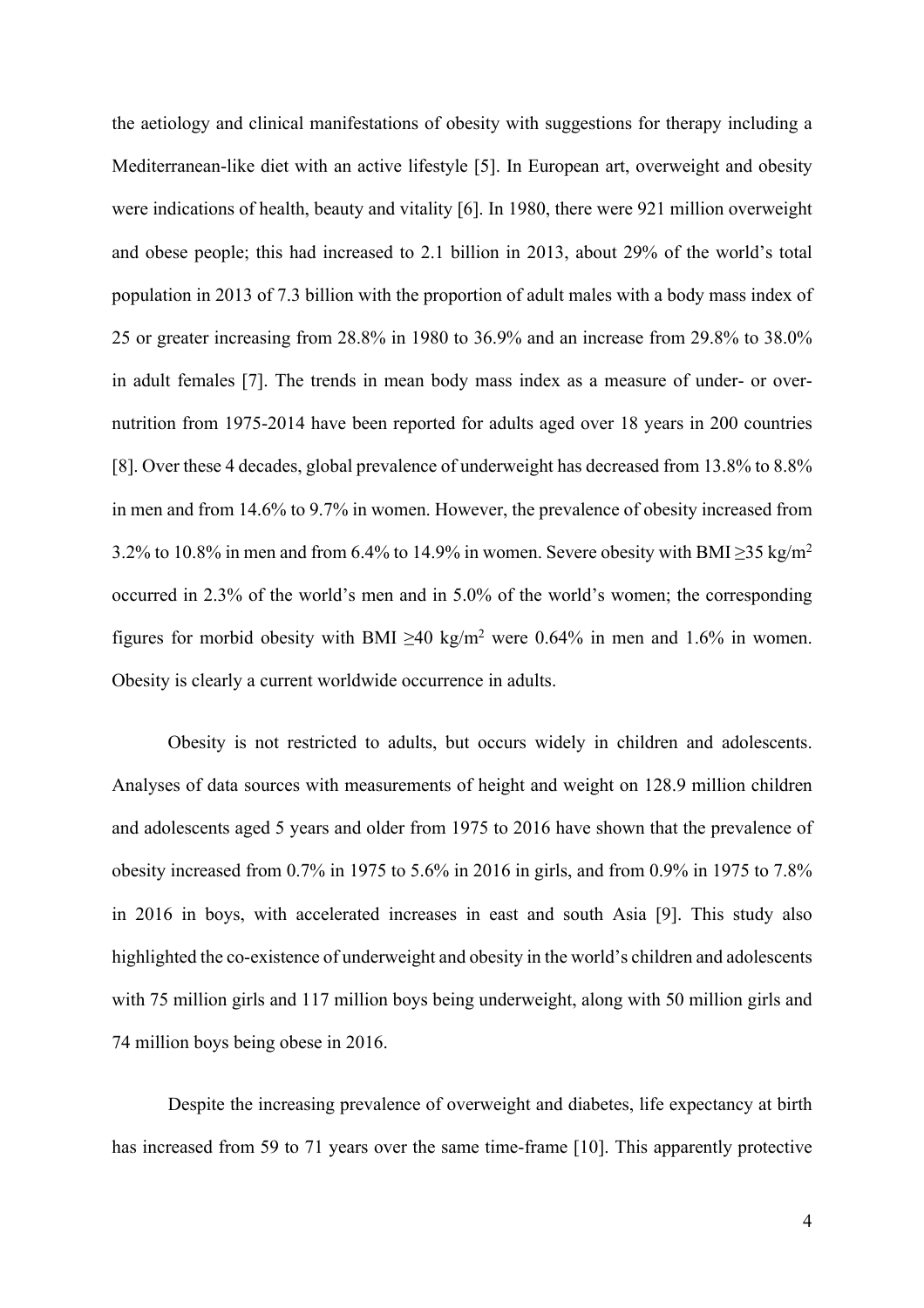relationship is likely to be casual, rather than causal, as body mass index changes in children do not appear to be protective. Also, the increases in obesity have not been evenly spread in the world, as the poor are more likely to be obese in high income countries but this group is usually underweight in low-income countries leading to increased global inequalities in the prevalence of obesity [10], making a protective effect of obesity on life expectancy less likely.

As part of the Global Burden of Disease study, patterns of death and disability-adjusted life years were determined in people with high body-mass index from 195 countries from 1990- 2015 [11]. In 2015, high body mass index was estimated to contribute to 4 million deaths each year and 120 million disability-adjusted life years. More than two-thirds of deaths were related to cardiovascular disease, but the improvements in survival from cardiovascular disease have reduced the rate of increase of mortality in people with high body-mass index. Diabetes was the second leading cause, contributing to 0.6 million deaths per year and 30.4 million disabilityadjusted life years. Less than 10% of deaths in 2015 were associated with chronic kidney disease or cancers [11].

The World Health Organisation has summarised that an increased body mass index is a risk factor for the non-communicable diseases that are listed in Table 2 [1].

**Table 2. Risk factors with increased body mass index (World Health Organisation)**

| Cardiovascular diseases (mainly heart disease and stroke), which were the leading cause of |  |
|--------------------------------------------------------------------------------------------|--|
| $death$ in 2012                                                                            |  |

Diabetes

Musculoskeletal disorders (especially osteoarthritis – a highly disabling degenerative disease of the joints)

Some cancers (including endometrial, breast, ovarian, prostate, liver, gallbladder, kidney, and colon)

Obesity has been defined as a disease of chronic low-grade inflammation [12] which will be further discussed in the next section. Co-morbidities with obesity include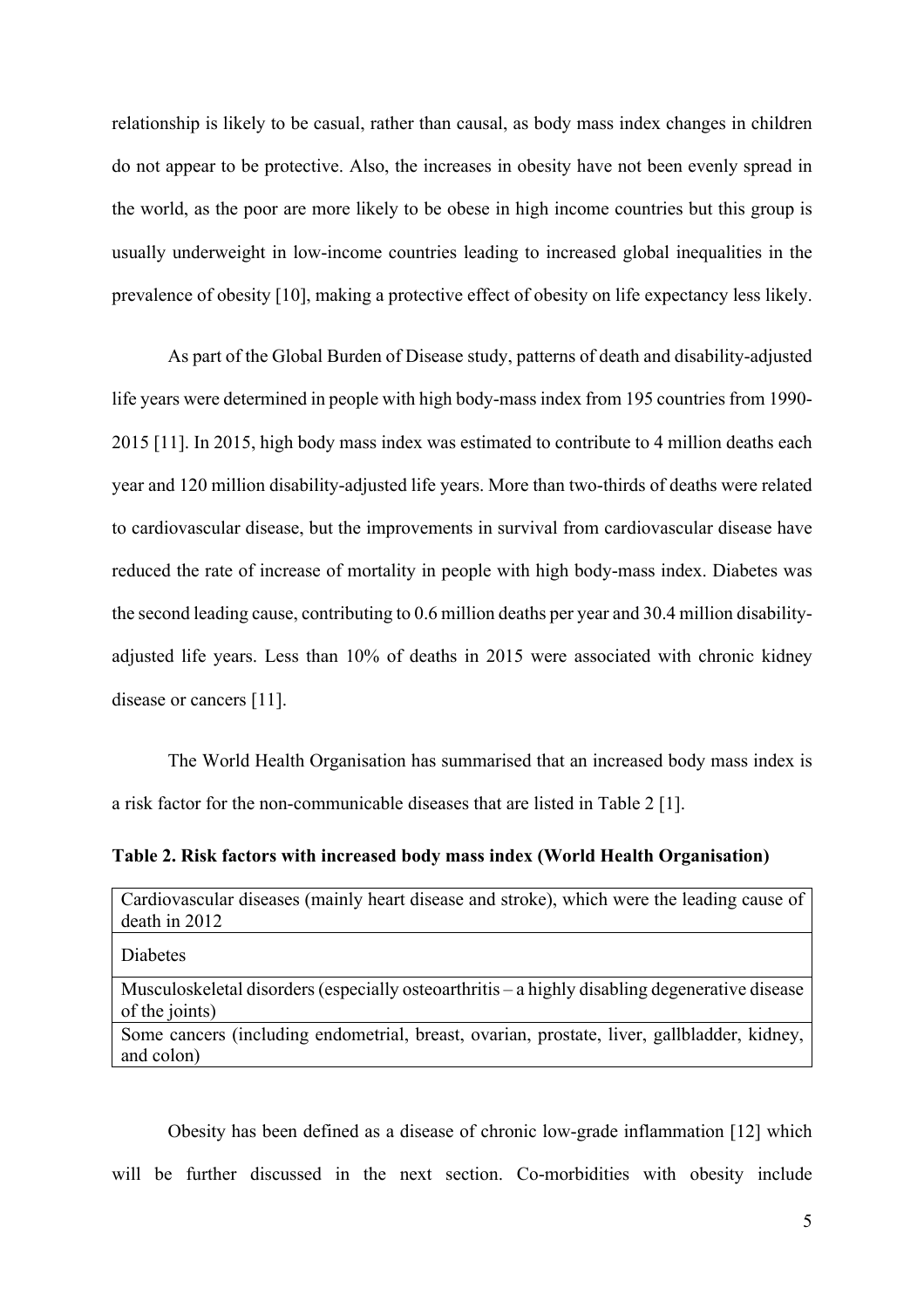cardiovascular disease, diabetes, some cancers, non-alcoholic fatty liver disease (NAFLD) and osteoarthritis. There is a clear relationship between obesity and cardiovascular disease, with increasing incidence of cardiovascular disease with increasing obesity and length of duration of obesity [13]. However, obese patients with high cardiorespiratory fitness, known as metabolically healthy but obese or fat-but-fit, showed reduced cardiovascular risk. This may be one of the reasons for an obesity paradox, where overweight or mildly obese patients with cardiovascular disease showed a better prognosis [13]. Obesity and type 2 diabetes are both characterised by defects in insulin action produced by increased plasma concentrations of free fatty acids and so are commonly observed in the same patients [14]. The increased flux of free fatty acids from increased abdominal fat is likely to be the cause of the increased incidence of NAFLD in obese patients [15]. Further, both diabetes and obesity are associated with an increased risk of cancers which could be initiated by the increased pro-inflammatory environment that characterises both diabetes and obesity [16]. Increased adiposity increases the release of a wide range of adipokines from adipocytes; together with increased mechanical loading, the pro-inflammatory cytokines such as leptin and visfatin are likely to be important in the development of osteoarthritis in obese and older patients [17]. Thus, the major common mechanism in obesity and its co-morbidities is systemic inflammation.

#### *Inflammation in obesity*

Obesity has been described as a low-grade, chronic inflammation orchestrated by metabolic cells in response to excess nutrients and energy [18]. As described by these authors, this inflammation is different from classic inflammation producing redness, swelling, heat and pain, which is essential for the repair, remodelling and renewal of tissues. The inflammatory trigger in the development of obesity is the consumption of foods causing an increased production and secretion of an array of inflammatory cytokines, known as adipokines, by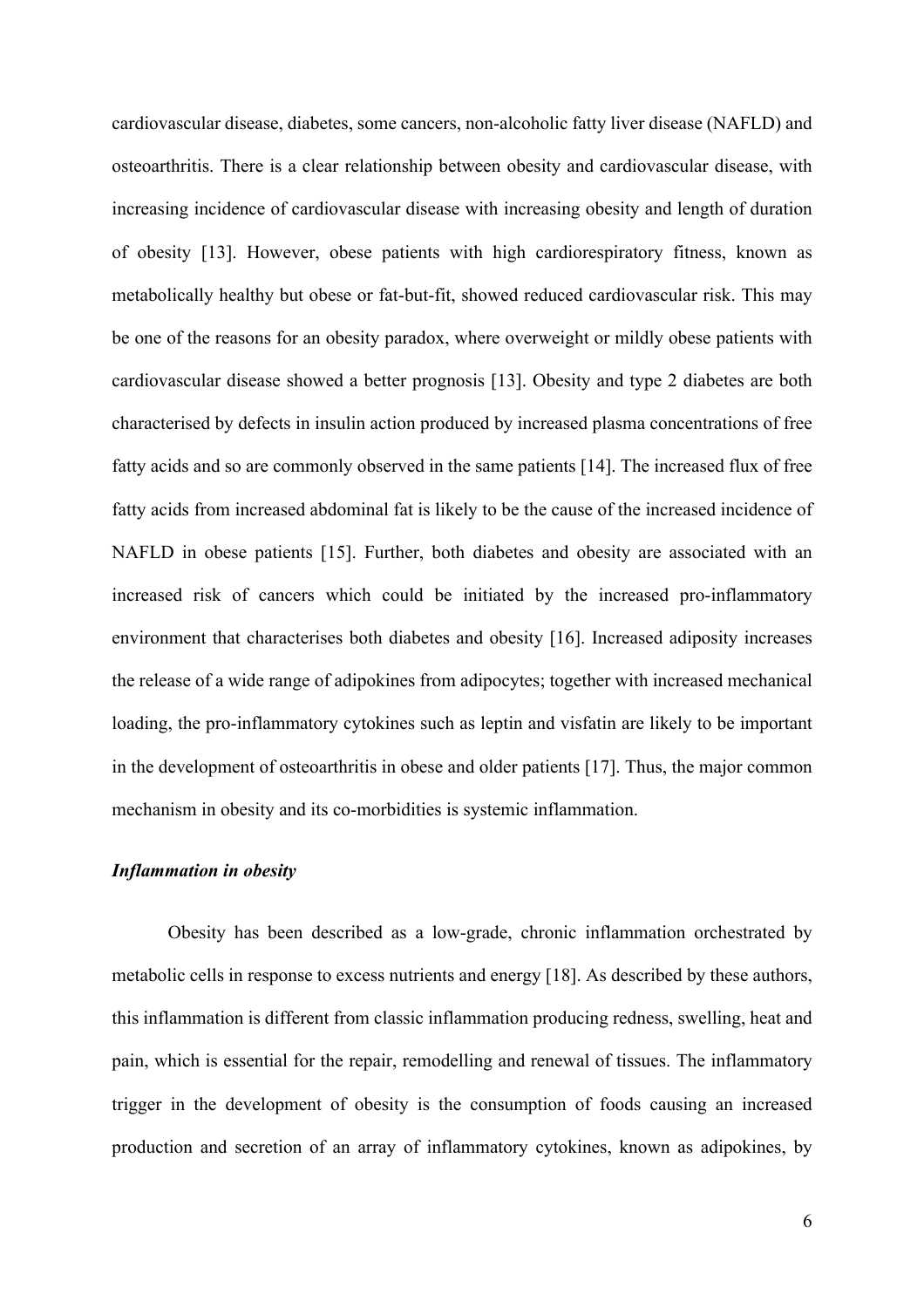adipocytes, causing increased infiltration of immune cells such as macrophages into the metabolic tissues, including adipose, liver, muscle, pancreas and brain. Obesity-induced inflammation differs from classic inflammation in that it is moderate, creates a proinflammatory environment and is sustained by the constant stimulus of chronic nutrient intake. This metabolic inflammation (or metaflammation) then interferes with normal metabolism and disrupts insulin signalling to produce insulin resistance and lipolysis, so disrupting glucose and lipid homeostasis [18]. The precise triggers of metabolic inflammation could include intestinal antigens including lipopolysaccharides, components of foods such as free fatty acids, or signals associated with dying or stressed adipocytes including leptin and other adipokines, or hypoxia which could involve hypoxia-inducible factor  $1\alpha$  [19].

The nutrient and immune systems are fundamentally related as survival relies on both the ability to store and harness energy and to sense and fight infection. Both respond to danger signals and share many of the signalling networks. We suggested that, in metabolic disease, the initiation of multiple redundant mechanisms in response to an increase in nutrients limits endogenous nutrient output and exogenous nutrient intake with a similar set of molecules and signalling pathways as in innate immunity [20]. Studies on the convergence of these pathways show that many levels are involved, including receptors, organelles, kinase pathways and gene expression [12]. These evolutionally conserved interactions are essential for the maintenance of healthy organs, including adipose tissue, as well as overall health, especially in chronic noncommunicable diseases such as obesity [12].

## *The gut microbiome*

The bacteria in the gastrointestinal tract, concentrated in the colon, are essential for many functions including protection from pathogens, digesting otherwise indigestible carbohydrates, synthesising essential vitamins and modifying the immune system. The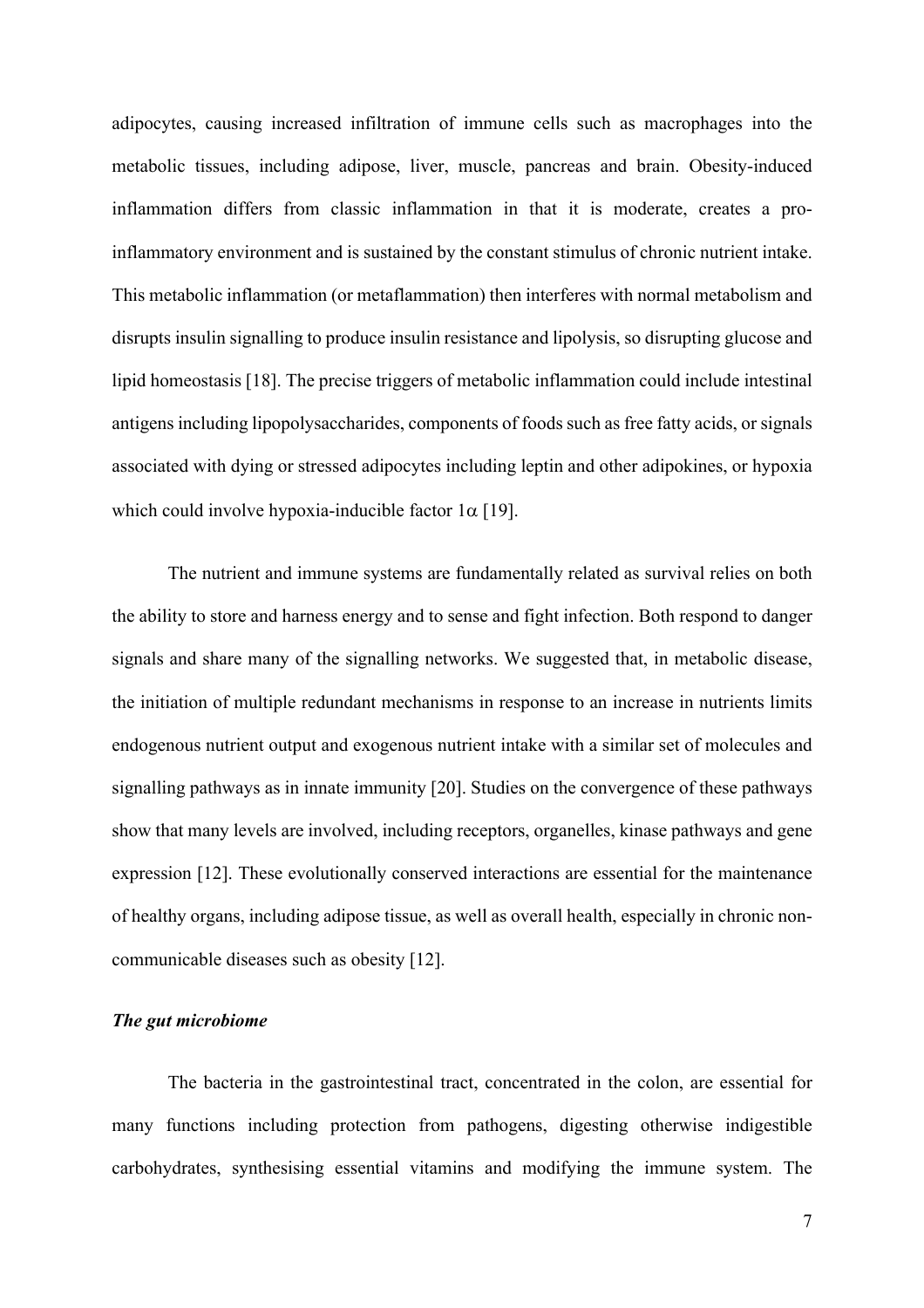intestinal microbiota is diverse, with at least 1000 different species providing around  $2x10^{13}$ bacteria, similar to the number of cells in the adult human [21]. The healthy human microbiome is dominated by bacteria of two phyla, *Bacteroidetes* and *Firmicutes* together with about 90% of the total number of bacteria, although there can be marked variation of the *Bacteroidetes*/*Firmicutes* ratio in healthy subjects which may result from differences in nutrition or geography [22]. Further, the role of individual bacterial families is far from clear as maybe 50% of these families remain functionally uncharacterised [22]. Changes to this complexity during the development and maintenance of obesity include decreased *Bacteroidetes* and increased *Firmicutes*, but these changes are highly individualised, and depend on dietary composition and a wide range of lifestyle factors including breastfeeding, exercise, stress, use of antibiotics, sleep disturbances and cold exposure [23]. Many physiological responses have been associated with obesity-associated microbiota including host energy harvesting, insulin resistance, inflammation and fat deposition, together with regulation of adiposity, energy balance, and central appetite and food reward signalling [24]. Metabolic, immune and defence systems are strongly influenced by the gut microbiome, directly influencing human health in conditions such as obesity and metabolic diseases, undernutrition and eating disorders, inflammatory bowel disease and colorectal cancer [25]. Further, changes in the intestinal microbiota and changes in intestinal permeability may provide the triggers of the persistent low-grade systemic inflammation that characterises obesity [26]. Increased intestinal permeability allows bacterial components such as lipopolysaccharides into the body where they may disrupt vagal afferent signalling to the brain and then increase body weight [27].

The intestinal microbiota is important in host energy metabolism and clearly affects the bidirectional communication between the brain and the gut, referred to as the microbiome-gutbrain axis. These changes in the microbiome are important in metabolic disorders as diverse as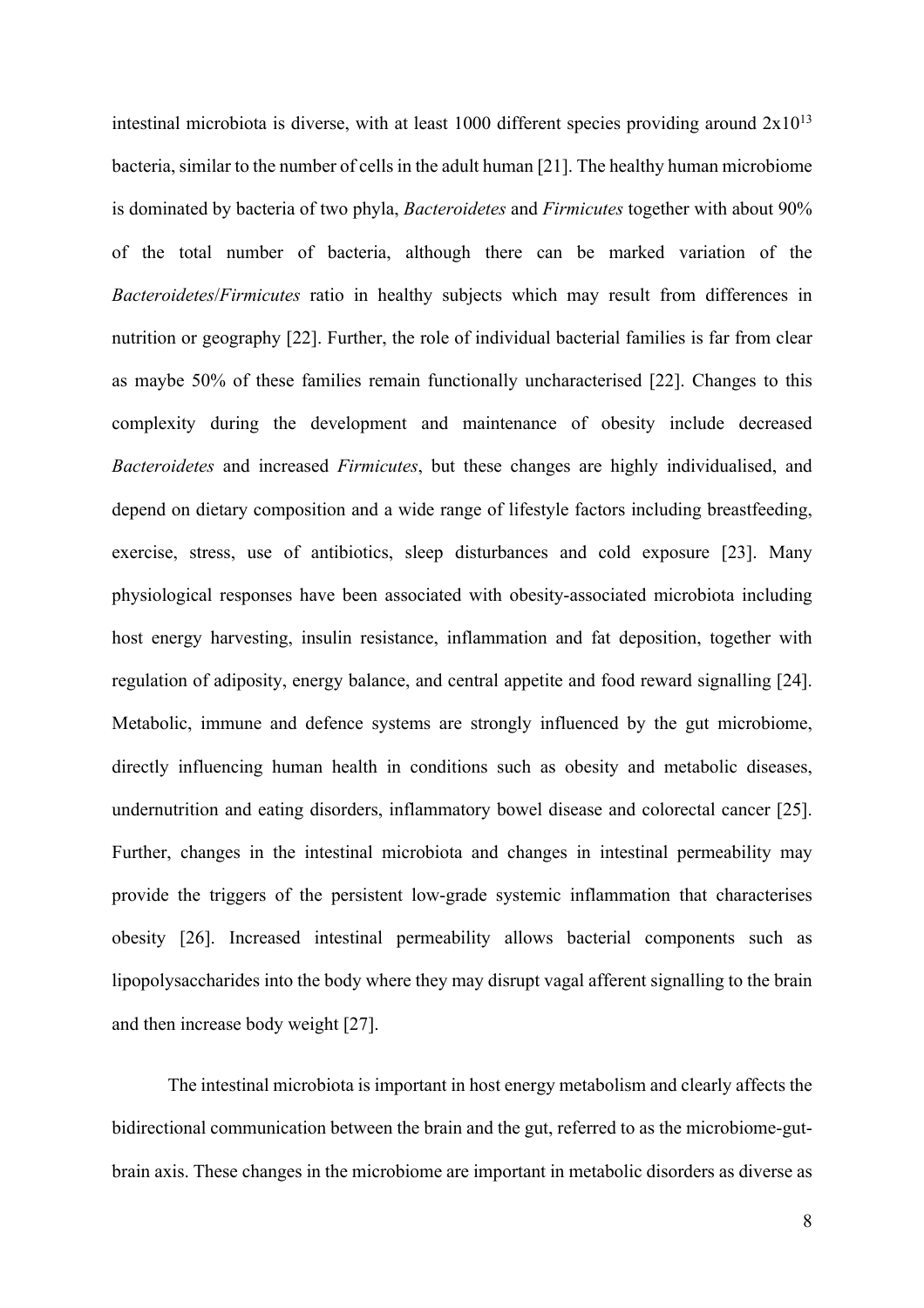anorexia nervosa, cachexia, and severe malnutrition such as kwashiorkor, as well as obesity, and also after interventions such as bariatric surgery [28]. Short-chain fatty acids such as acetate, propionate and butyrate produced by colonic bacteria influence host energy metabolism and appetite by multiple mechanisms [28]. The gut microbiota is important in energy harvesting by producing these short-chain fatty acids, in particular from polysaccharides such as cellulose, xylan and pectin which cannot be metabolised by human digestive enzymes, so termed as prebiotics. Prebiotics increase the growth of the selected intestinal microbiota including *Bifidobacterium* and *Lactobacillus*; this reduces the production of liposaccharides, increases the integrity of the gastrointestinal barrier and may prevent obesity [29].

Products of the intestinal microbiota induce activation of tissue macrophages and this low-grade inflammation contributes to metabolic diseases such as obesity and other metabolic disorders [30, 31]. Thus, changes to the microbiota through treatments including faecal transplantation and prebiotics are logical approaches to the treatment of these metabolic diseases [32]. Faecal microbiota transplantation has already shown the importance of intestinal dysbiosis in disease states such as infections with *Clostridium difficile* and inflammatory bowel disease [33]. Faecal microbiota transplantation is a potential method to delineate the effects of intestinal microbiota on the metabolic syndrome [34]. This could be an innovative option to treat human obesity [35] as studies in murine models showed that faecal transplantation from an obese human twin produced obesity in contrast to the lack of weight gain with faecal transplantation from the lean human twin [36]. However, there is no current information to show that this treatment improves human obesity [37]. Further, the gut microbiome may be heavily involved in obesity-associated diseases such as the development of NAFLD [38] as well as other chronic liver diseases including chronic hepatitis B and C, and cirrhosis [39].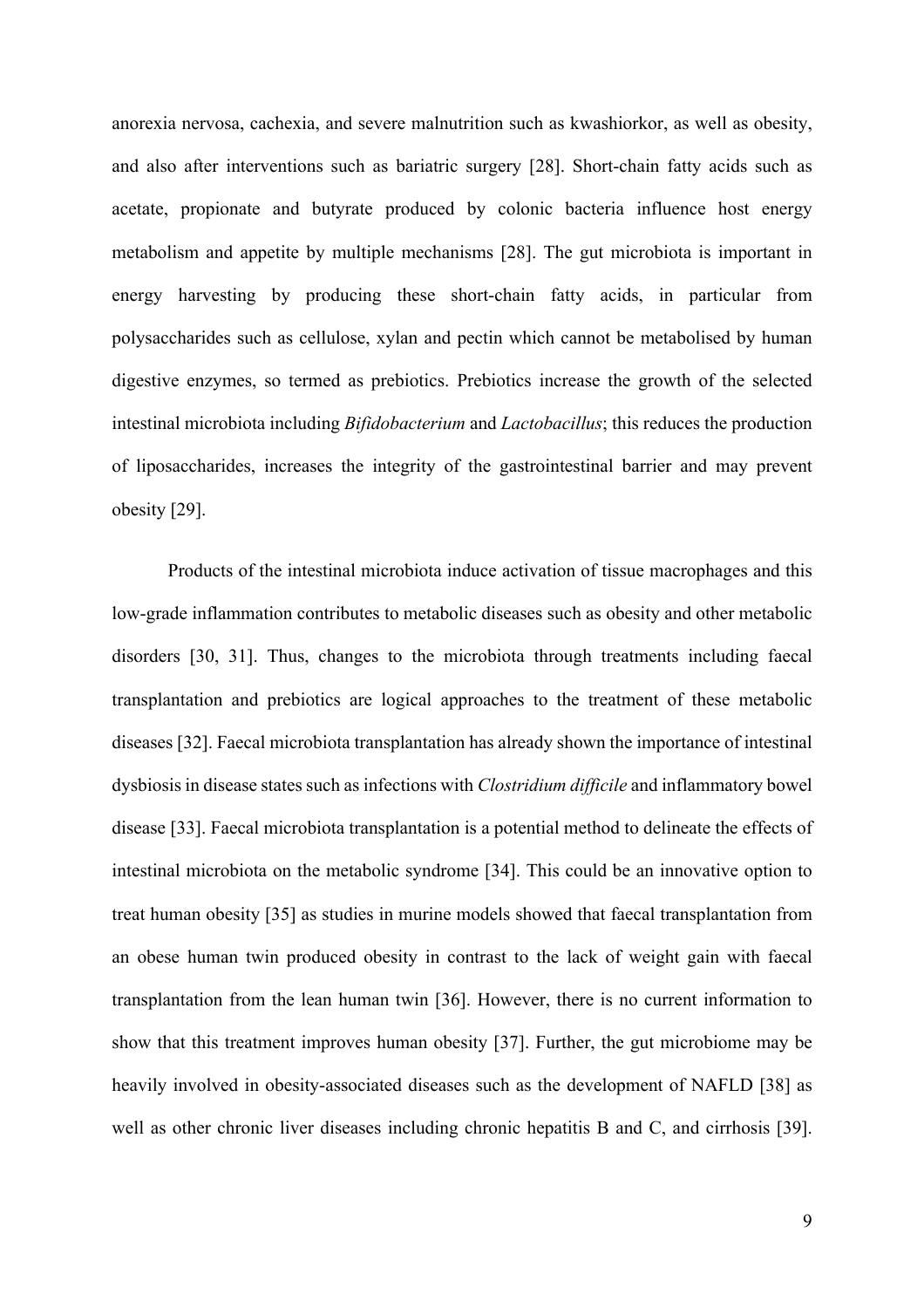However, the effectiveness of faecal microbiota transplantation in these common liver diseases in humans remains to be proved.

# *Hypoxia*

As adipose tissue mass expands, hypoxia develops and this reduction in oxygen underlies the switch from oxidative metabolism to anaerobic glycolysis [40] with increased macrophage infiltration and the development of insulin resistance leading to hyperglycaemia [40]. Gaseous oxygen is essential for all aerobic organisms [41] and deficiency of oxygen leads to widespread cellular adaptations, mostly driven by transcription factors such as the hypoxiainducible factors (HIFs). HIFs are important in hypothalamic control of the regulation of body weight, glucose homeostasis and liver metabolism [42] and inhibition of HIFs decreases adverse diet-induced metabolic phenotypes so that HIFs may be drug targets for metabolic diseases [43]. Hypoxic adipocytes produce a wide range of protein factors, the adipokines, that alter many physiological functions such as appetite, insulin sensitivity and blood pressure, important in the development of obesity, diabetes, NAFLD and dyslipidaemia [44]. Despite this close relationship between hypoxia, adipokine secretion and chronic systemic inflammation, intermittent hypoxia during rest or exercise may lead to improved exercise tolerance, metabolism and systemic arterial pressure as a treatment strategy to increase weight loss and improve obesity-associated disease [45]. One example is the improved body composition, physical fitness, pulmonary function and heart rate variability following 12 weeks' hypoxic training compared to normoxic training in obese 65-70 year old Korean men [46].

# *Current and future treatments of obesity*

Drug treatments for obesity are characterised by their relatively small changes in body weight, usually less than 10%, which are often not sustained [47]. More effective compounds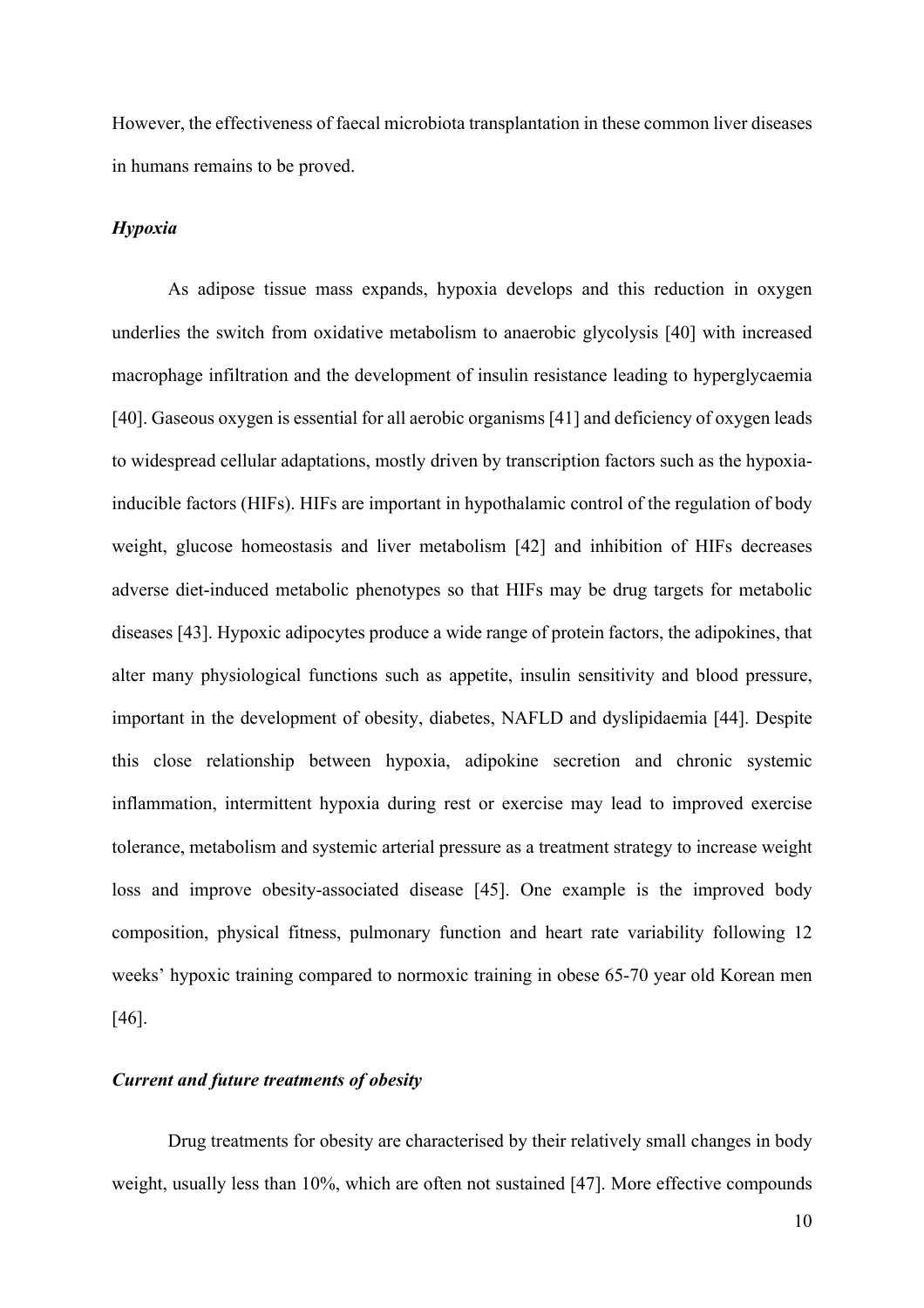may be unimolecular dual agonists, for example at receptors for glucagon-like peptide 1 and glucagon or glucose-dependent insulinotropic polypeptide, or triple agonists for all three peptide receptors [47]. Peptide-mediated delivery of nuclear hormones, for example covalently bound glucagon-like peptide 1-dexamethasone or -oestradiol, and glucagon-triiodothyronine, may be more acceptable as the nuclear hormone is only released in cells with the peptide receptors, so reducing the adverse effects in other tissues [47]. An alternative treatment protocol may involve functional foods, defined as foods that provide nutrition as well as being able to prevent or reverse disease states [48], or nutraceuticals, defined as pharmaceutical-grade and standardised nutrients derived from foods such as prebiotics and probiotics [49]. In obesity, these functional foods and nutraceuticals are likely to be anti-inflammatory so as to be effective in a disease state of chronic low-grade inflammation. This concept is supported by the effectiveness of selective semi-synthetic anti-inflammatory compounds including proteaseactivated receptor 2 antagonists [50], complement 3a and 5a receptor antagonists [51] and phospholipase A2 group IIA inhibitors [52] to reduce abdominal obesity. While using foods to treat an inflammatory state produced by increased food intake sounds counter-intuitive, plants produce a wide range of secondary metabolites that may have developed to protect the plants. The hypothesis is that this protective role could potentially be translated to decreasing chronic inflammatory states in humans such as obesity. There are also practical reasons for testing functional foods since the production of these foods is likely to be sustainable and adherence to dietary treatment will probably be higher than with pharmaceutical agents.

#### *Food as the source of anti-obesity agents*

Functional foods are foods that provide basic nutritional requirements along with health benefits [53]. Obesity is a chronic human disease that functional foods may have a role in treating or preventing [48, 54]. Over the past few decades, many animal models have been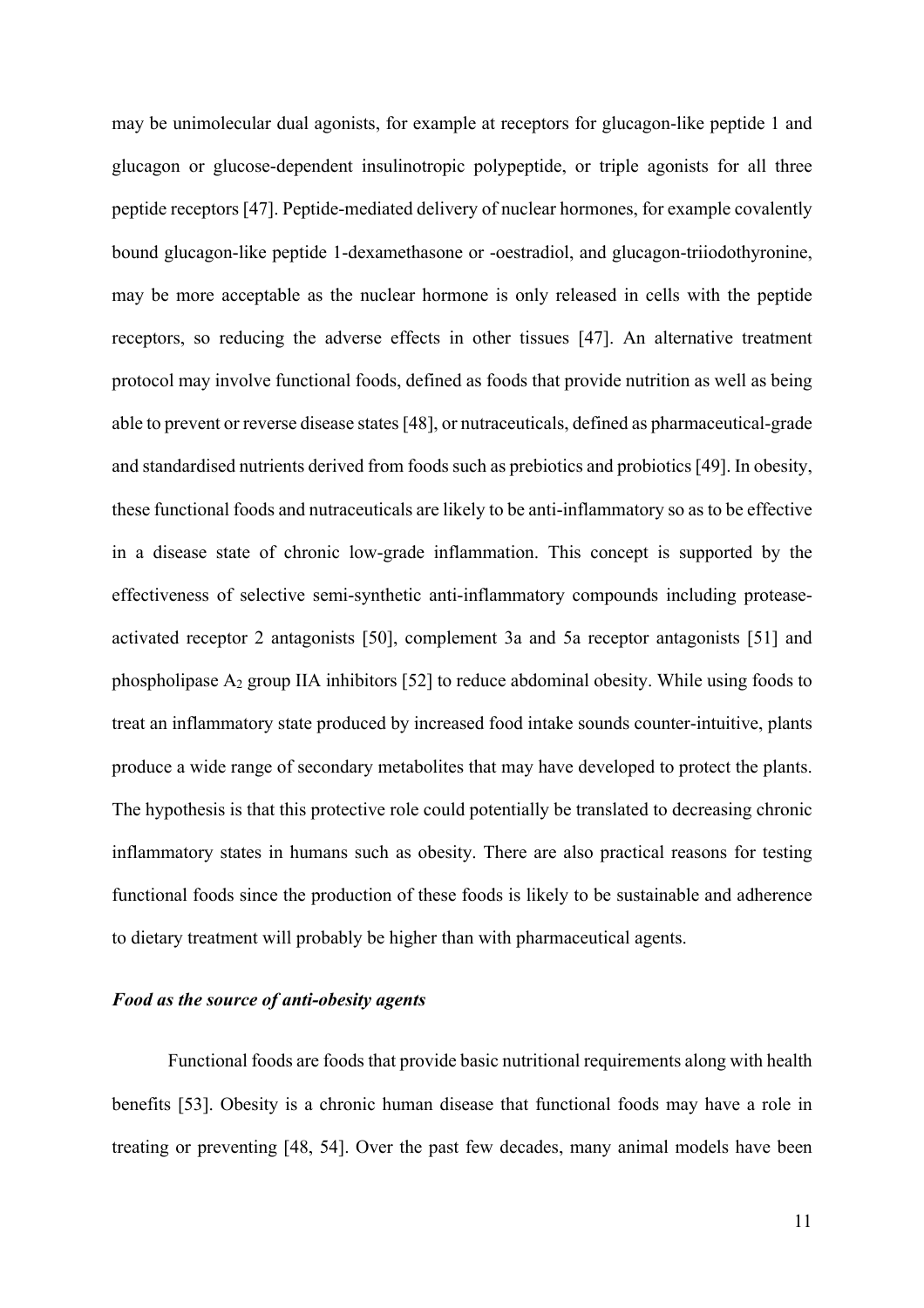developed for the study of anti-obesity effects of many foods and their components [55, 56]. However, the successes in animal trials have not been well translated to overweight or obese humans [48, 57]. Nonetheless, there is widespread interest in functional foods as a viable therapeutic option for obesity and both animal and human trials are continuing to search for a solution to this worldwide problem. Here, we will summarise the findings for some key functional foods and update the literature from our previous review [48] to demonstrate the possibilities with functional foods to treat human overweight and obesity.

#### *Anthocyanins*

Anthocyanins are dark-coloured pigments from fruits and vegetables [48] that are produced as secondary metabolites by the plants [58]. These secondary metabolites are produced as a defence mechanism against stress situations including pathogen infection, low nitrogen condition and photo-oxidative damage [58-61]. Sources of anthocyanins include berries, cherries, grapes, plums, dark-coloured vegetables and pigmented grains [48]. Anthocyanins have been proven to be effective in reducing obesity and metabolic syndrome in animal models as well as in humans [48, 62-65]. Some of the proposed mechanisms of actions of anthocyanins as anti-obesity agents are inhibition of lipid absorption, increase in energy expenditure, regulation of lipid metabolism, suppression of food intake, regulation of gut microbiota, amelioration of oxidative stress and resolution of inflammation [66].

Recent studies have extended these observations. Intervention with blackberry and blueberry anthocyanins in high-fat diet-fed mice for 12 weeks resulted in inhibition of body weight gain, reduction in serum and hepatic lipid concentrations, increased faecal acetate and butyrate concentrations and reduced expression of tumour necrosis factor  $\alpha$ , interleukin-6 and nuclear factor-kB genes in the pathways to inflammation. These anthocyanins also modulated hepatic lipid and glucose metabolism, and the insulin signalling pathway [67]. In obese rats fed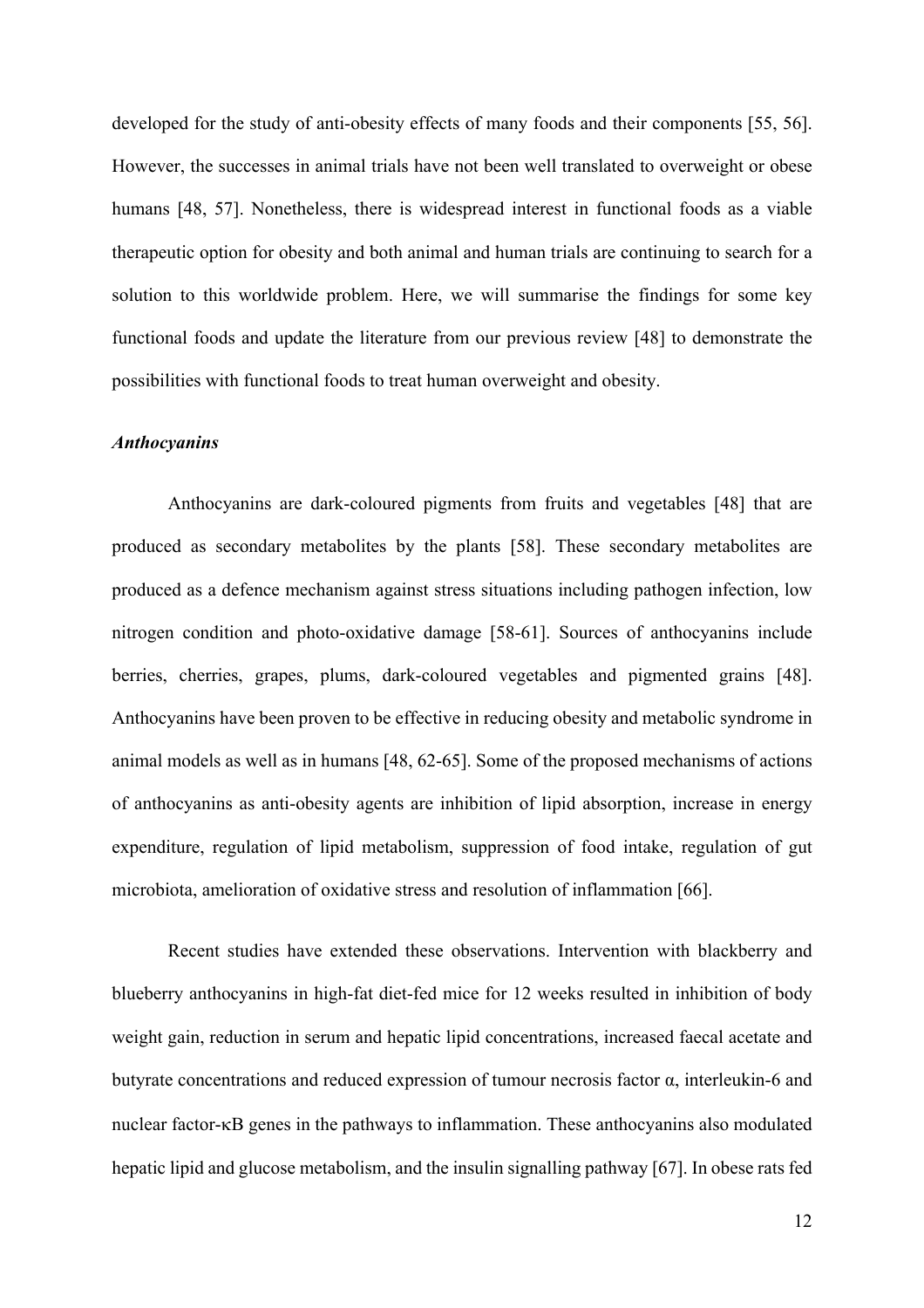a high-carbohydrate, high-fat diet, chokeberry and purple maize, both containing cyanidin 3 glucoside, reduced visceral adiposity index, total body fat mass and systolic blood pressure while improving glucose tolerance, liver and cardiovascular structure and function with decreases in plasma triglycerides and total cholesterol [68]. Cyanidin glycosides from fermented chokeberries with reduced bitter taste attenuated increases in weight and serum triglyceride concentrations along with improved glucose tolerance and insulin sensitivity, when treatment was given to high-fat diet-fed mice for 8 weeks [69]. Cyanidin 3-glucoside from Queen Garnet plums and in purified form reduced obesity and metabolic syndrome symptoms in high-carbohydrate, high-fat diet-fed rats [70]. Cyanidin glucoside from Davidson's plum, a native Australian fruit, reduced visceral fat accumulation, total abdominal fat weight, size of retroperitoneal adipocytes, and plasma triglycerides and non-esterified fatty acids, normalised blood pressure, reduced left ventricular stiffness, decreased infiltration of inflammatory cells in both left ventricle and liver, decreased collagen deposition in heart, and reduced both fat vacuoles in liver and obesity-induced degeneration of knee cartilage [71]. Cyanidin and delphinidin improved insulin sensitivity and inhibited oxidative stress, NF-κB and JNK activation and PTP1B overexpression in high-fat diet-fed mice [72]. In high-fat diet-fed mice, boysenberry anthocyanins caused no changes in body weight, systolic or diastolic blood pressure, heart rate and systemic glucose intolerance while increasing nitric oxide in the aorta and improving endothelium-dependent vasodilatation in the iliac artery [73]. Delphinidin did not affect body weight, hyperglycaemia, insulin resistance or histological liver abnormalities induced by high-fat, high-carbohydrate diet in mice [74]. Delphinidin reduced triglyceride accumulation *in vitro* through the modulation of lipid metabolic gene expression but it failed to induce this change in high-fat, high-carbohydrate diet-fed mice [74]. Blueberry supplementation in high-fat diet-fed rats improved gut microbiota through an increase in Gammaproteobacteria abundance and increases in ileal villus height and ileal expression of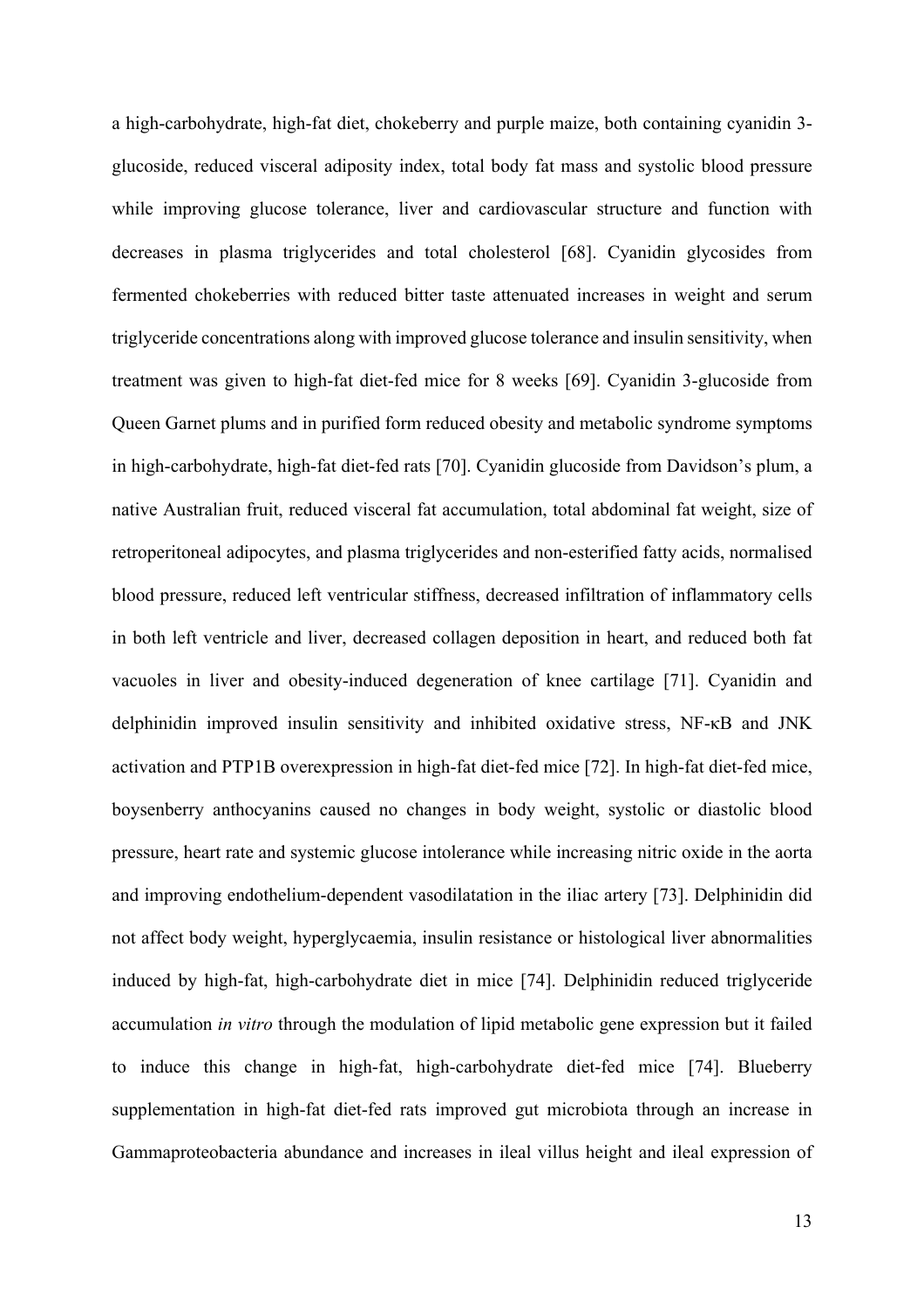Muc2. Tumour necrosis factor α and interleukin 1β expression in visceral fat were normalised by blueberry supplementation along with improved insulin sensitivity and hepatic insulin receptor substrate 1 phosphorylation [75]. The positive responses of anthocyanins on adipocytes, endothelial cells, inflammatory cells, hepatocytes, intestinal cells and gut microbiota have been recently reviewed [76]. This review also highlighted the lack of evidence for effects of anthocyanins on other cells, including platelets, skeletal muscle cells, hepatic stellate cells and pancreatic  $\beta$ -cells [76].

Fewer studies have investigated the responses to anthocyanins in humans. In a pilot crossover study, anthocyanin-rich Queen Garnet plum juice reduced ambulatory blood pressure without improving acute cognitive function in younger and older adults [77]. In mildly hypertensive overweight or obese subjects, Queen Garnet plum juice decreased systolic and diastolic blood pressures, and plasma concentrations of insulin, glucose and leptin while increasing plasma concentrations of adiponectin [78]. In an open-label study, the blend of 215 mg anthocyanins and 2.7 g prebiotic fibre daily in obese subjects reduced proportion of *Firmicutes* and increased *Bacteroidetes* with reductions in HbA1c without any changes in body weight [79]. In a randomised, placebo-controlled, crossover study in overweight or obese men, 600 g/day blackberries for seven days reduced average 24-hour respiratory quotient, possibly through increased fat oxidation with no change in glucose area under the curve and reduced insulin area under the curve [80]. In a double-blinded, randomised, placebo-controlled clinical study, blueberries improved insulin sensitivity without changing adiposity, energy intake and inflammatory biomarkers in obese, insulin-resistant men and women [81]. Red orange juice containing anthocyanins, flavone glycosides and hydroxycinnamic acids for 12 weeks reduced body mass index, body weight, waist and hip circumference in overweight healthy human volunteers suggesting its usefulness in obesity management [82].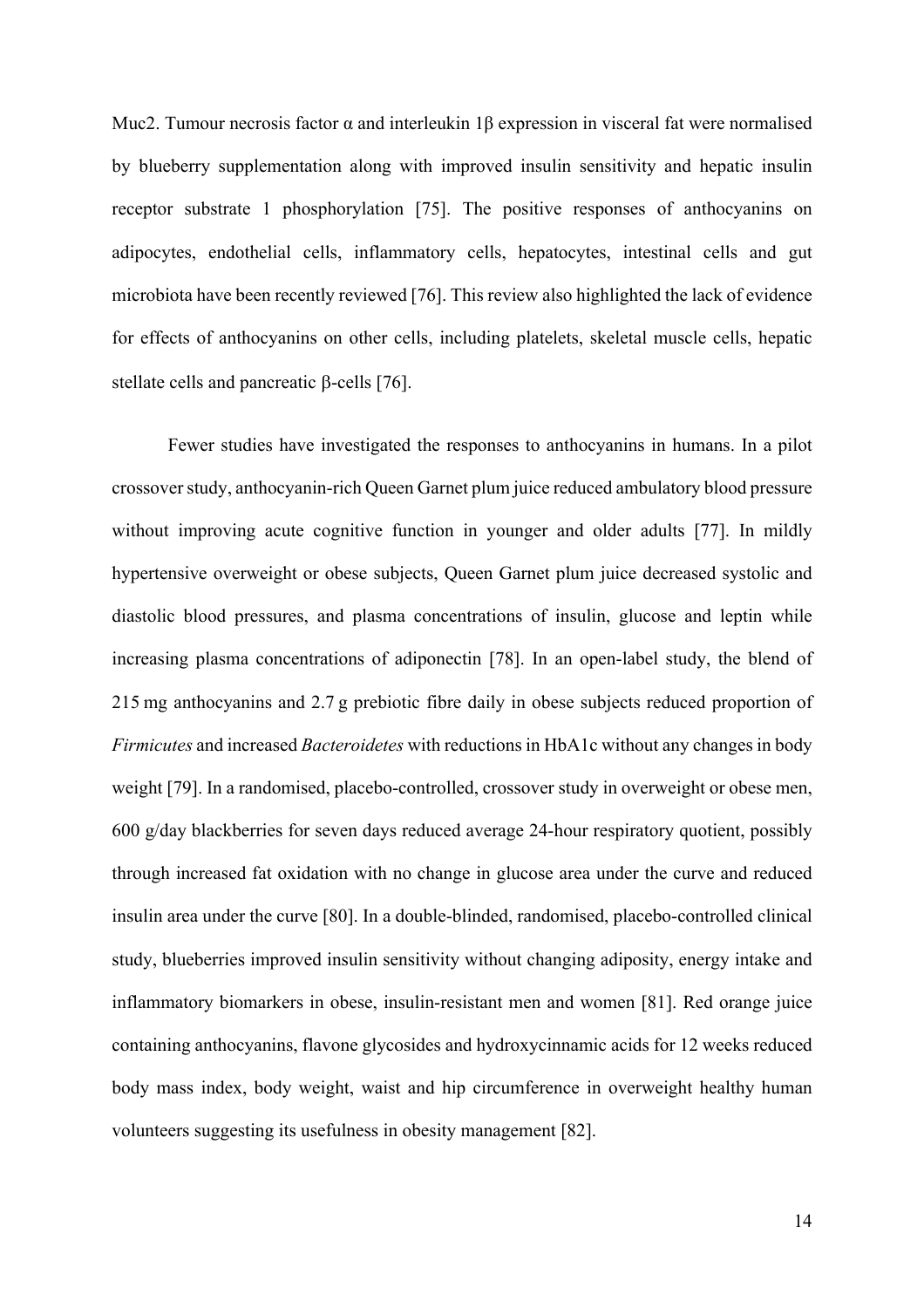## *Coffee components*

Coffee, a complex mixture of more than thousand phytochemicals, is a functional food containing alkaloids, phenolic compounds, vitamins, carbohydrates, lipids, minerals and nitrogenous compounds [83]. Coffee has been linked with health benefits [84-86], in some studies through its action on controlling serum concentrations of leptin and adiponectin [87].

Coffee extract in high-carbohydrate, high-fat diet-fed rats improved cardiovascular and hepatic structure and function without reducing obesity [88]. A similar dose of caffeine from this study in obese rats reduced body weight and body fat along with improved cardiovascular and hepatic structure and function [89]. Coffee extract in high-fat diet-fed mice reduced the increase in body weight, prevented the decrease in the concentrations of glutathione and ascorbic acid in lens and prevented the increase in plasma cholesterol and triglycerides. These results were greater in roasted coffee-treated mice than in green coffee-treated mice [90]. Coffee and its components, caffeine and chlorogenic acid, improved liver inflammation without changing body weight, visceral fat, blood glucose and liver steatosis in Tsumura Suzuki obese diabetes mice, a spontaneous model of metabolic syndrome. This effect was seen through the effects on gut microbiota and increase in short-chain fatty acid production [91]. Green coffee bean extract in high-fat diet-fed mice reduced body weight gain, liver steatosis, white adipose tissue weights, fat mass, adipocyte size, plasma lipids and leptin [92]. Effects against metabolic syndrome were also observed with decaffeinated green coffee in dietinduced metabolic syndrome [93]. Chlorogenic acid reduced visceral fat, abdominal circumference, systolic blood pressure, left ventricular diastolic stiffness, ventricular infiltration of inflammatory cells and collagen deposition, inflammation and fat deposition in the liver, and plasma liver enzyme activities without changing plasma lipid profile along with increased diversity of gut microbiota in high-carbohydrate, high-fat diet-fed rats [94].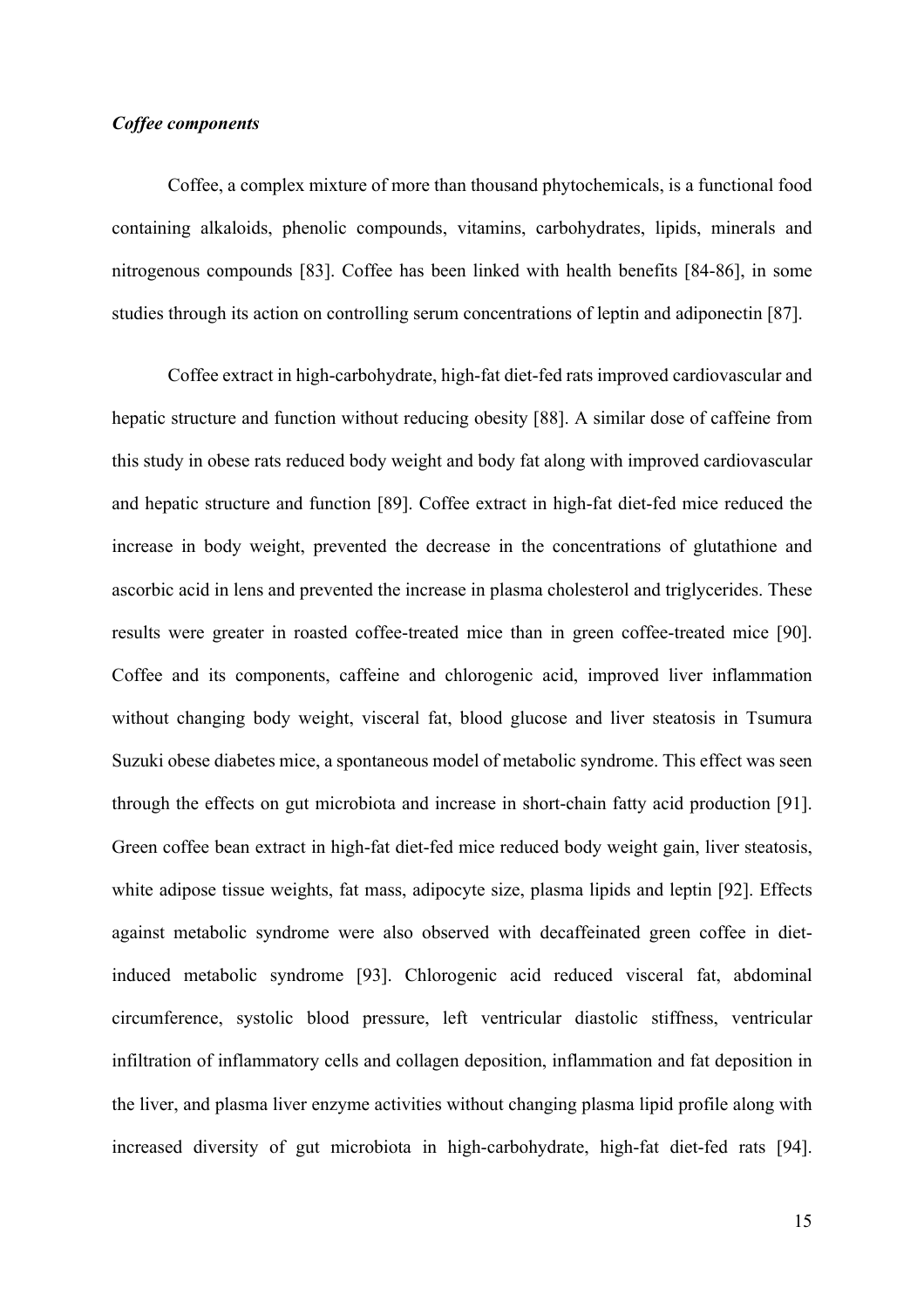Chlorogenic acid treatment reduced hepatic steatosis, inflammation and insulin resistance while suppressing hepatic gene expression of Pparγ, Cd36, Fabp4 and Mgat1 in high-fat dietfed mice [95]. Other effects of coffee and its components in animal models have been reviewed recently [96].

Moderate coffee consumption (3–4 times daily) was associated with reduced incidence of metabolic syndrome in Korean adults [97]. In a comprehensive study of longitudinal associations in a Danish cohort, an association was found between increased coffee consumption over a 6-year period and decreased concurrent gain in body mass index, fat mass index, body fat percentage and waist circumference [98]. In a randomised clinical trial in metabolic syndrome patients, green coffee extract reduced systolic blood pressure, fasting blood glucose, HOMA-IR, waist circumference and appetite score with no impact on lipid profile and glycated haemoglobin [99]. In a randomised clinical trial in obese women, green coffee bean extract with energy restriction reduced body weight, body mass and fat mass indices, and waist-to-hip circumference ratio. These changes were also accompanied by reductions in serum total cholesterol, low-density lipoprotein, leptin, and plasma free fatty acids and increases in serum adiponectin [100]. The effects of coffee and chlorogenic acid in metabolic syndrome through epidemiological studies have been reviewed recently [101]. Prospective cohort studies have confirmed a link between habitual coffee consumption and reduced all-cause mortality rates with reduced risk of cardiovascular death, type 2 diabetes and liver disease [102]. These outcomes highlight the potential health benefits of coffee and its components.

# *Tropical fruits*

Fruits grown in tropical regions are high in their nutritive values. However, their medicinal properties are unknown for the majority of the tropical fruits [103] as these fruits are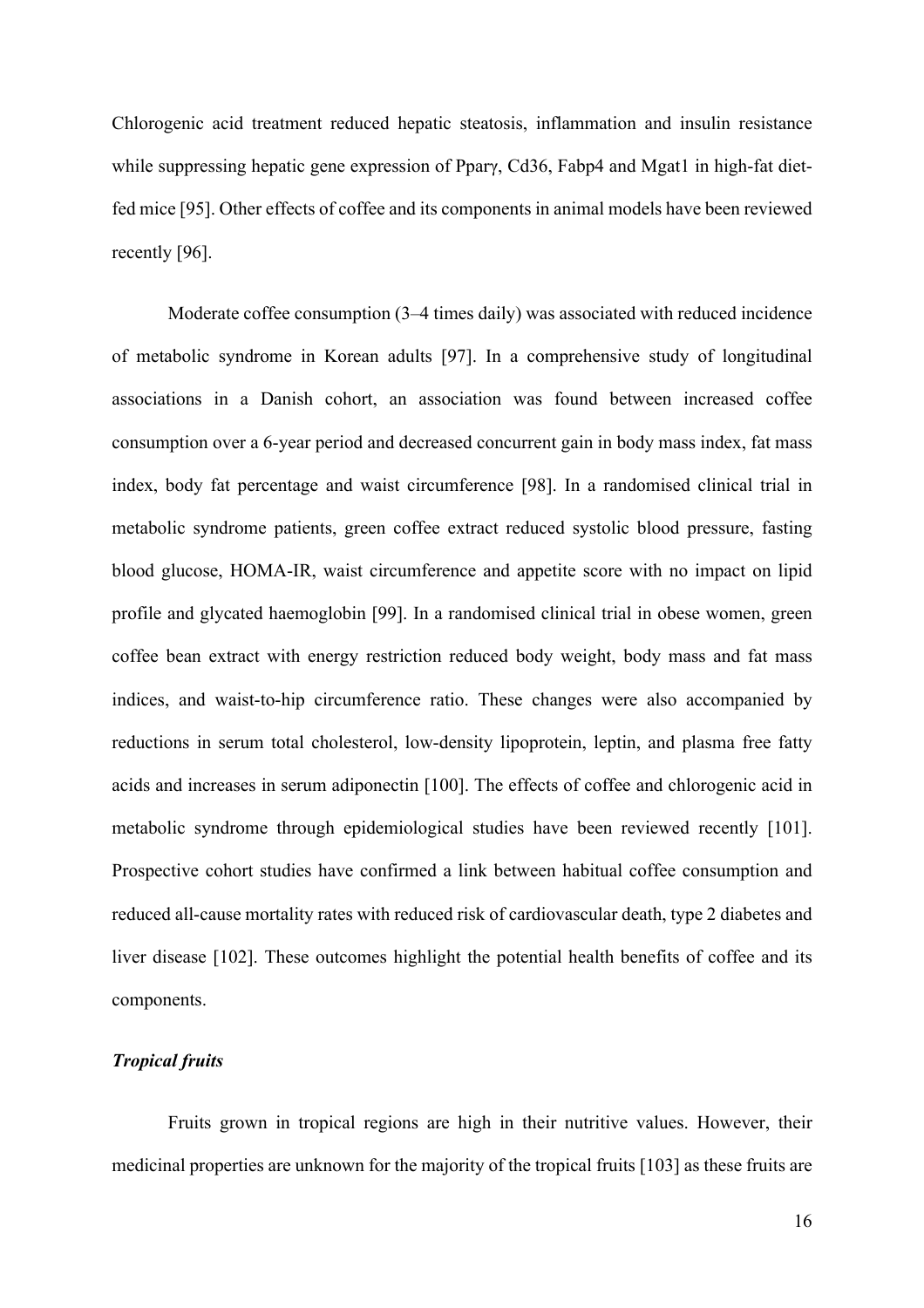not studied to the same extent as the fruits grown in temperate regions of the world although tropical fruits contain many bioactive compounds [104]. Although some tropical fruits have been commercialised, many of these fruits are still underutilised [103].

As an example of tropical fruits, the genus *Garcinia* from the Clusiaceae or Guttiferae family comprises evergreen, dioecious trees and shrubs that flourish in lowland tropical forests [105]. Most *Garcinia* species are sources of secondary metabolites, including simple organic acids, xanthones, flavonoids, benzophenones, lactones and phenolic acids [106]. The beneficial effects of some of the *Garcinia* species have recently been reviewed [54]. *Garcinia mangostana* xanthones are promising compounds for the development of new drugs that may interact with multiple biological targets for improving cancer, pain, insulin resistance and neurological impairment [107, 108]. In high-fat diet-fed mice, garcinol reduced body weight gain, visceral adipose tissue weight, plasma activity of alanine transaminase, plasma concentrations of total cholesterol and triglycerides, Firmicutes-to-Bacteroidetes ratio in gut microbiome and gut inflammation by increasing *Akkermansia* [109]. Mangosteen pericarp extract decreased concentrations of plasma free fatty acids, hepatic triglycerides and hepatic thiobarbituric acid reactive substances while increasing liver activities of antioxidant enzymes, NADH-cytochrome c reductase and succinate-cytochrome c reductase [110]. In high-fat dietfed mice, mangosteen exerted anti-obesity effects by activating AMPK and SirT1 and by suppressing PPARg expression in the liver along with reduced body weight gain, adipose mass, and serum concentrations of triglycerides, total cholesterol and LDL [111]. In high-fat diet-fed rats, *Garcinia cambogia* extract decreased body weight gain, glucose intolerance, and plasma leptin and TNF-α concentrations [112]. In a randomised, controlled pilot trial in obese female patients, mangosteen improved insulin sensitivity [113]. *Garcinia cambogia*, a source of hydroxycitric acid, has been shown to be effective in weight loss [54, 114]. However, there are other tropical fruits such as durian (*Durio zibethinus* Murr.) [115] and jamun (*Syzygium cumini*)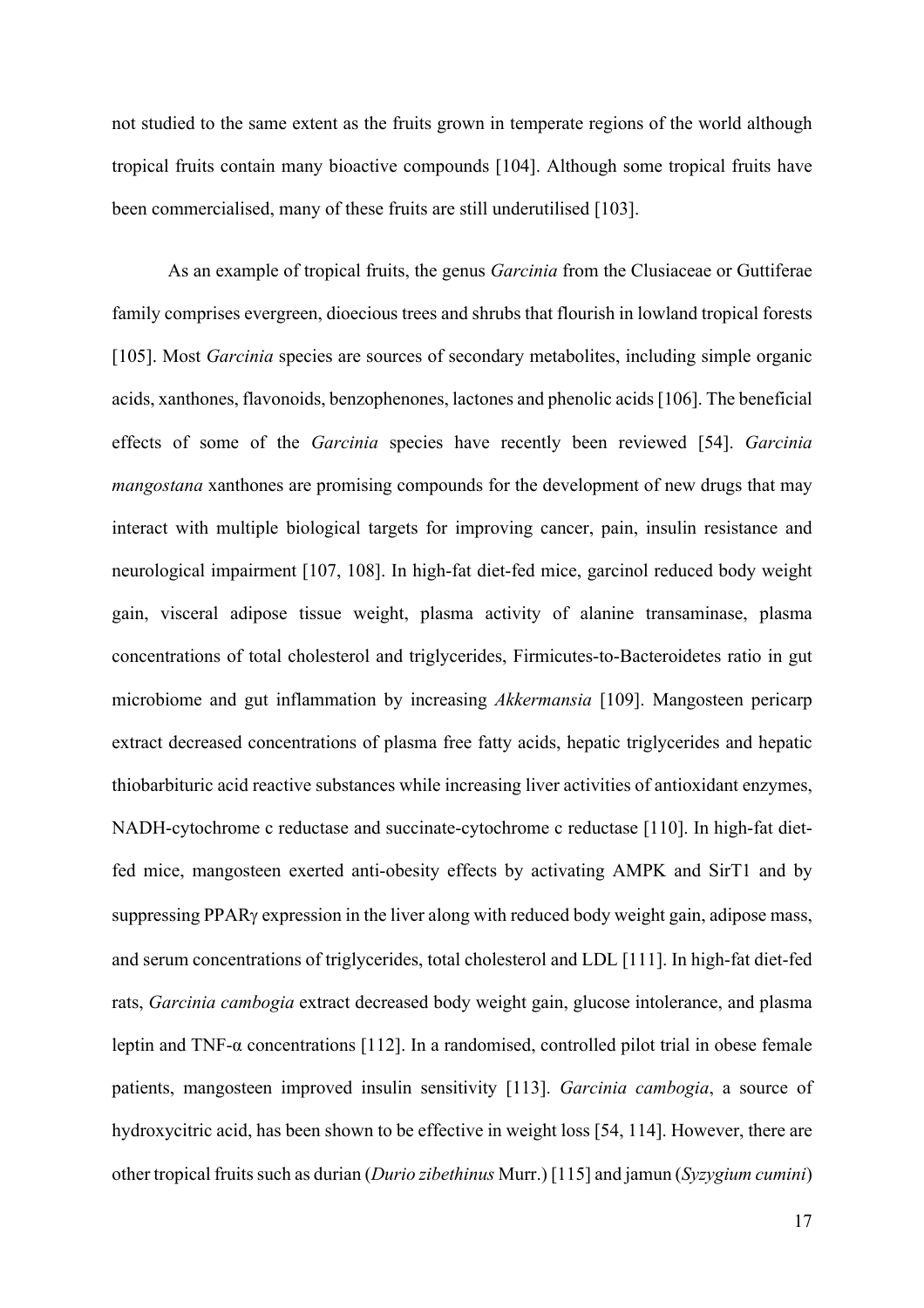[116, 117] with only very limited evaluation for health benefits and many tropical fruits that have not yet been tested.

#### *Food waste as source of nutraceuticals*

Food waste is an increasing problem in the modern world. One third of all food produced in the world is lost or wasted  $\left(\sim\right]$  billion tonnes of food each year) costing the global economy close to \$990 billion each year [118]. Much of the food waste, especially from the agriculture and food processing industries, can be a good source of nutraceuticals [119, 120]. As one example, achacha (*Garcinia humilis*) rind as the food waste reduced systolic blood pressure, diastolic stiffness, left ventricular inflammatory cell infiltration and collagen deposition in high-carbohydrate, high-fat diet-fed rats [121]. The responses of achacha rind were greater than the pulp which is the edible part of the fruit, suggesting the increased value of the rind that is generally discarded [121].

Parts of many tropical fruits such as rind, peel, seed, flower and leaf are sources of polyphenols including flavonoids that are also present in many other functional foods, thus suggesting potential health benefits in these waste components of foods [122, 123]. Temperate fruits such as citrus are rich sources of flavonoids and these phytochemicals have shown promising health benefits [124]. Similarly, citrus waste is a readily-available source of similar phytochemicals and can serve as the source of extracting these compounds for the development of nutraceuticals and pharmaceuticals [125-127]. Grape pomace is a waste from wine production and is a rich source of polyphenols including anthocyanins. In high-fat diet-fed rats, grape pomace improved glucose tolerance and insulin sensitivity suggesting the potential for further studies and nutraceutical development [128]. In a prospective, randomised, controlled, parallel-group trial, red wine grape pomace flour decreased systolic and diastolic blood pressure as well as fasting glucose concentrations [129]. Although there are suggestions of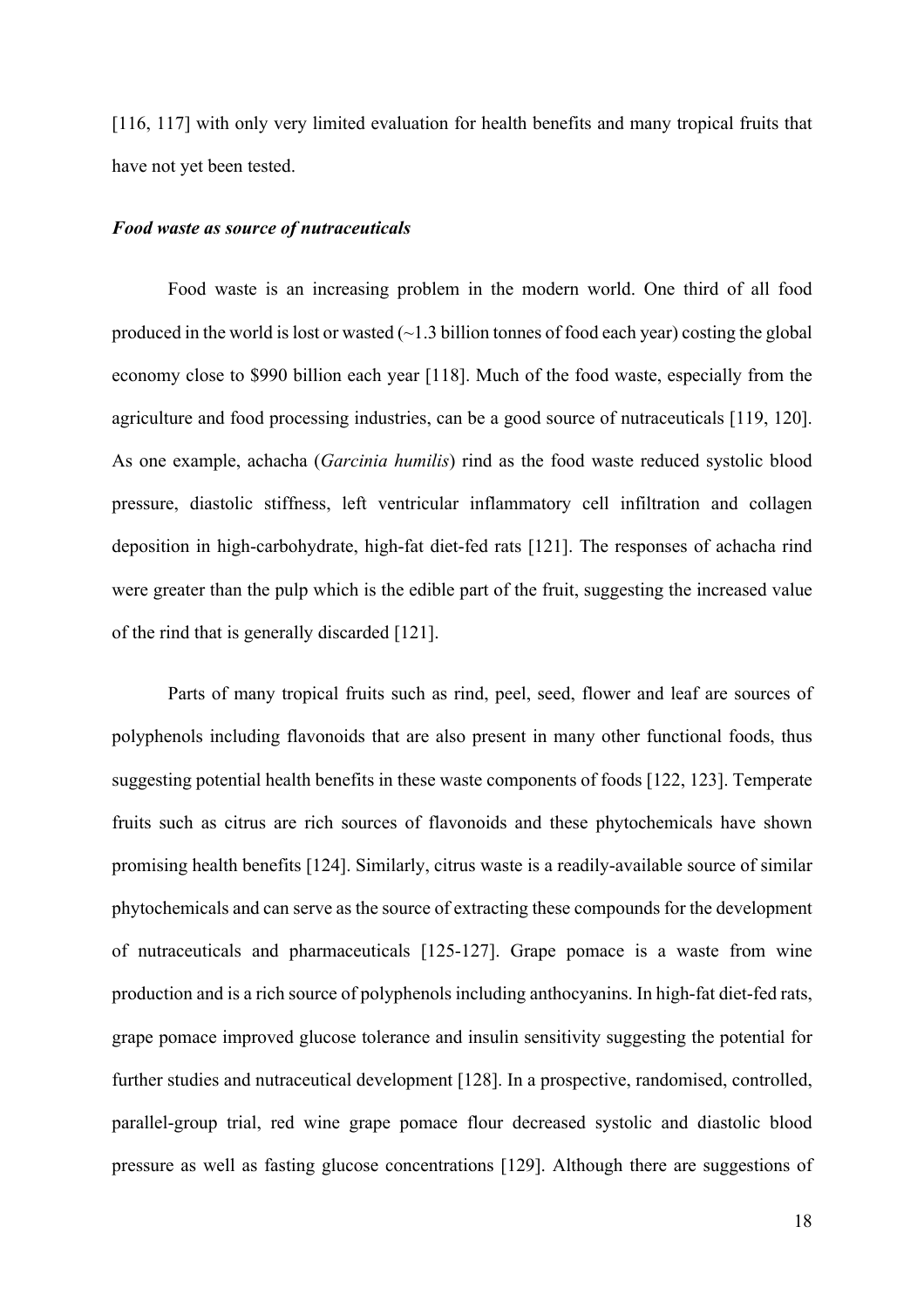these potential benefits, there are limited high-quality studies confirming the clinical benefits of grape polyphenols [130]. Similarly, many other food wastes are sources of valuable compounds and can serve as alternatives for nutraceutical development [131-135]. These food wastes can provide opportunity for improving public health through the development of sustainable products that can be used for human consumption.

### *Human trials with functional foods*

In our previous review, we summarised the potential health benefits of many functional foods and their components [48]. In that review, we highlighted that there were remarkably few natural products with unambiguous evidence for efficacy in patients with metabolic syndrome, especially obesity [48]. We also highlighted duration and the dose of interventions as the contributing factors in creating difficulties in translation of studies into suitable products. Recently, we reviewed other confounding factors that can create difficulties in suitable translation of functional foods in human studies [136]. These include obtaining adequate funding support for the trial, technical knowledge to initiate the trial, identifying an appropriate placebo, food delivery to participants, food quality, food acceptability, unwanted access to functional foods, compliance, appropriate biomarkers, intake of functional food by the control participants, statistical analysis, the response of the public and the response of the medical community [136].

## *Conclusions*

Overweight and obesity are common disorders throughout the world, increasing the risk of chronic cardiovascular, metabolic and musculoskeletal diseases as well as some cancers. Obesity is described as a chronic, low-grade inflammation. Thus, functional foods delivering adequate amounts of anti-inflammatory compounds would be expected to improve the range of pathophysiological changes in overweight and obese humans. There is much evidence to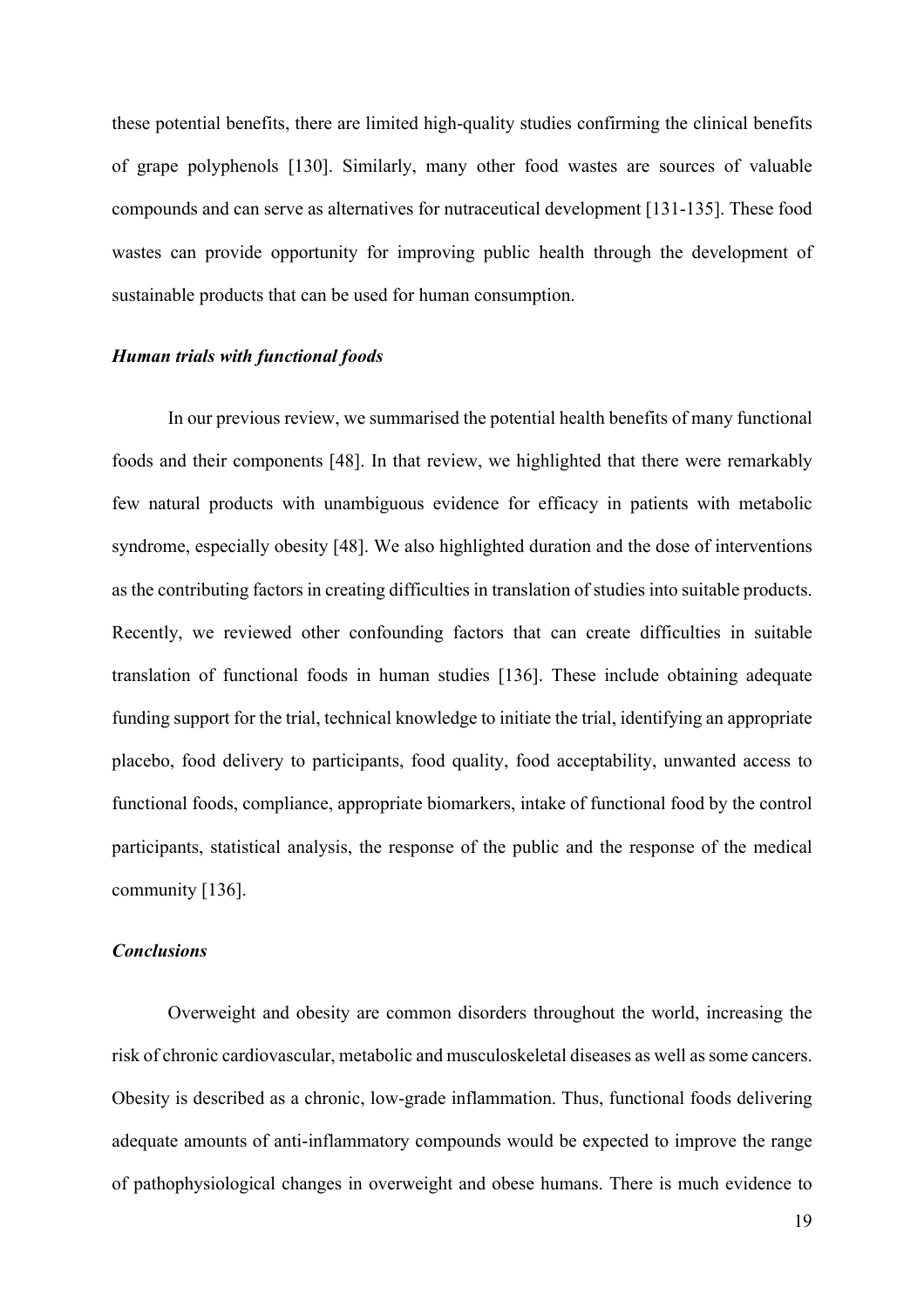support this concept, mostly in animal models but increasingly in clinical trials in humans. The studies in animal models have investigated an interesting range of compounds in functional foods that could provide relevant advances in the currently inadequate treatment of obesity disorders in humans. Further, food waste is an underutilised source of sustainable interventions that could prevent or treat human obesity.

# *References*

- 1. World Health Organisation. Obesity and overweight. (2018) https://www.who.int/news-room/fact-sheets/detail/obesity-and-overweight.
- 2. Meldrum DR, Morris MA, Gambone JC. Obesity pandemic: causes, consequences, and solutions-but do we have the will? Fertil Steril 107: 833-839, 2017.
- 3. Haslam D. Obesity: a medical history. Obes Rev 8 Suppl 1: 31-36, 2007.
- 4. Michalopoulos A, Tzelepis G, Geroulanos S. Morbid obesity and hypersomnolence in several members of an ancient royal family. Thorax 58: 281-282, 2003.
- 5. Papavramidou N, Christopoulou-Aletra H. Greco-Roman and Byzantine views on obesity. Obes Surg 17: 112-116, 2007.
- 6. Ferrucci L, Studenski SA, Alley DE, et al. Obesity in aging and art. J Gerontol A Biol Sci Med Sci 65: 53-56, 2010.
- 7. Ng M, Fleming T, Robinson M, et al. Global, regional, and national prevalence of overweight and obesity in children and adults during 1980-2013: a systematic analysis for the Global Burden of Disease Study 2013. Lancet 384: 766-781, 2014.
- 8. NCD Risk Factor Collaboration (NCD-RisC). Trends in adult body-mass index in 200 countries from 1975 to 2014: a pooled analysis of 1698 population-based measurement studies with 19.2 million participants. Lancet 387: 1377-1396, 2016.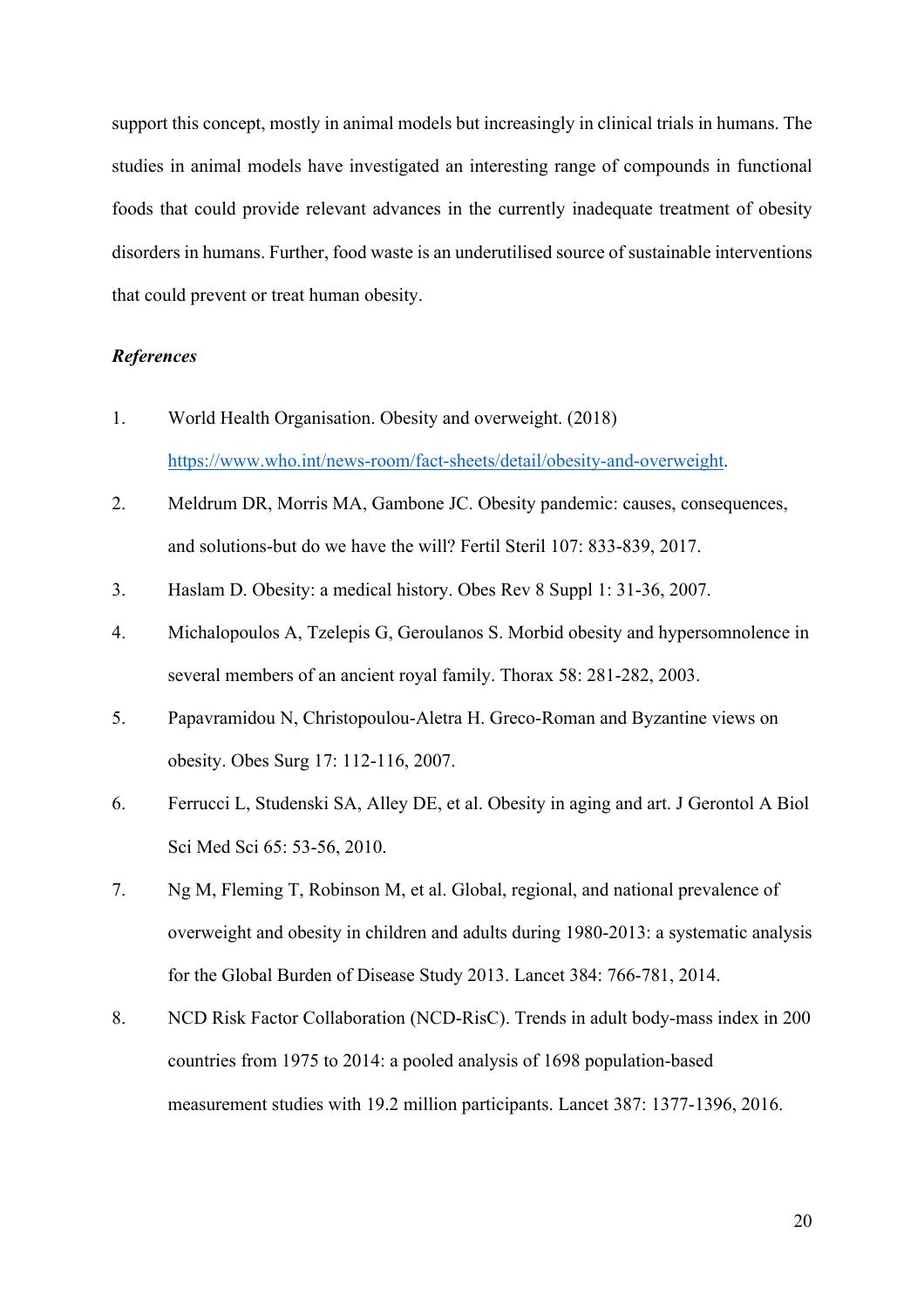- 9. NCD Risk Factor Collaboration (NCD-RisC). Worldwide trends in body-mass index, underweight, overweight, and obesity from 1975 to 2016: a pooled analysis of 2416 population-based measurement studies in 128.9 million children, adolescents, and adults. Lancet 390: 2627-2642, 2017.
- 10. Smith GD. A fatter, healthier but more unequal world. Lancet 387: 1349-1350, 2016.
- 11. The GBD 2015 Obesity Collaborators. Health effects of overweight and obesity in 195 countries over 25 years. N Engl J Med 377: 13-27, 2017.
- 12. Hotamisligil GS. Inflammation, metaflammation and immunometabolic disorders. Nature 542: 177-185, 2017.
- 13. Ortega FB, Lavie CJ, Blair SN. Obesity and cardiovascular disease. Circ Res 118: 1752-1770, 2016.
- 14. Verma S, Hussain ME. Obesity and diabetes: An update. Diabetes Metab Syndr 11: 73-79, 2017.
- 15. Lim S, Taskinen MR, Boren J. Crosstalk between nonalcoholic fatty liver disease and cardiometabolic syndrome. Obes Rev 20: 599-611, 2019.
- 16. Garg SK, Maurer H, Reed K, Selagamsetty R. Diabetes and cancer: two diseases with obesity as a common risk factor. Diabetes Obes Metab 16: 97-110, 2014.
- 17. Tu C, He J, Wu B, et al. An extensive review regarding the adipokines in the pathogenesis and progression of osteoarthritis. Cytokine 113: 1-12, 2019.
- 18. Gregor MF, Hotamisligil GS. Inflammatory mechanisms in obesity. Annu Rev Immunol 29: 415-445, 2011.
- 19. Karczewski J, Sledzinska E, Baturo A, et al. Obesity and inflammation. Eur Cytokine Netw 29: 83-94, 2018.
- 20. Iyer A, Brown L, Whitehead JP, et al. Nutrient and immune sensing are obligate pathways in metabolism, immunity, and disease. FASEB J 29: 3612-3625, 2015.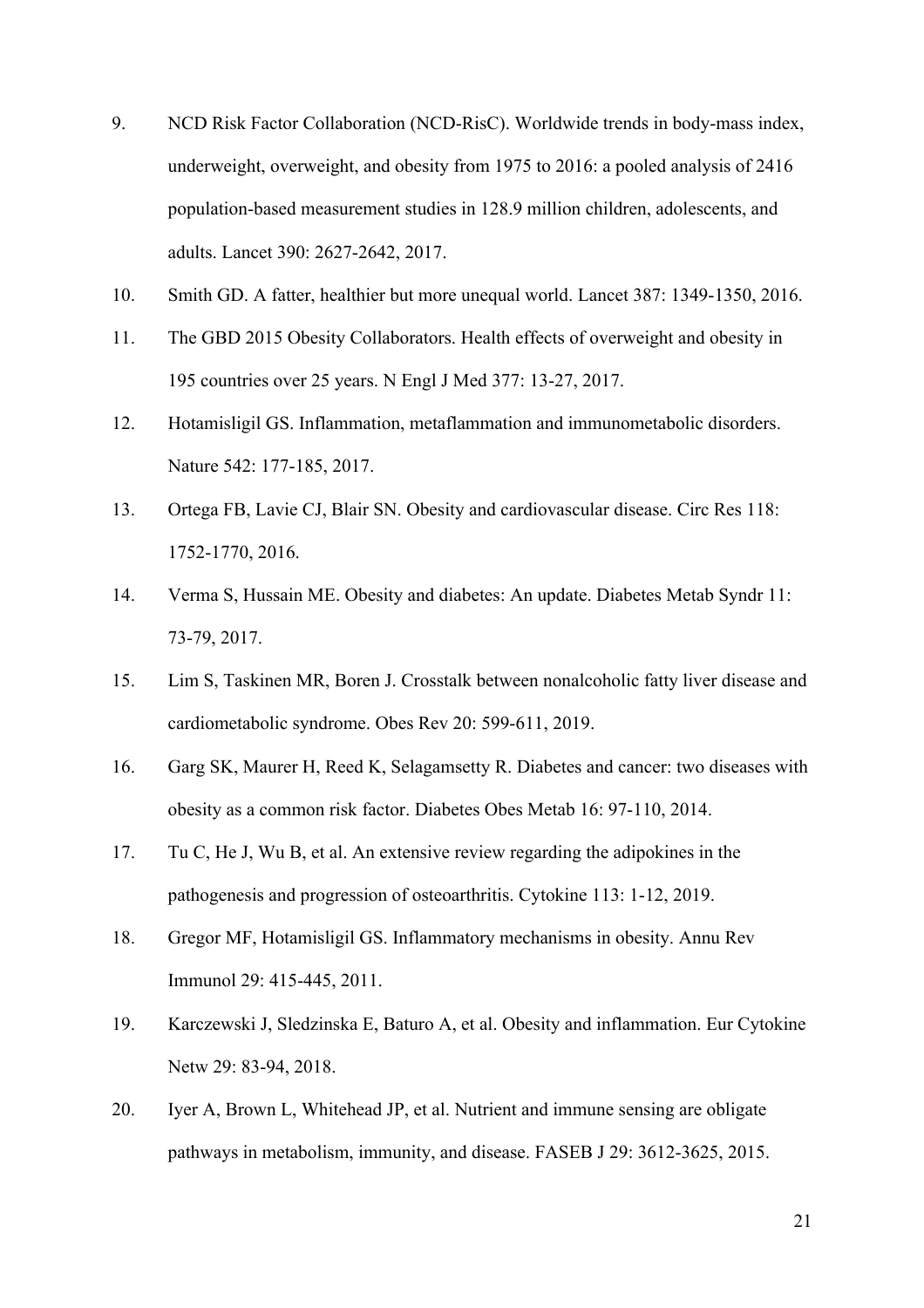- 21. Sender R, Fuchs S, Milo R. Revised estimates for the number of human and bacteria cells in the body. PLoS Biol 14: e1002533, 2016.
- 22. Lloyd-Price J, Abu-Ali G, Huttenhower C. The healthy human microbiome. Genome Med 8: 51, 2016.
- 23. Cuevas-Sierra A, Ramos-Lopez O, Riezu-Boj JI, et al. Diet, gut microbiota, and obesity: Links with host genetics and epigenetics and potential applications. Adv Nutr 10: S17-S30, 2019.
- 24. Torres-Fuentes C, Schellekens H, Dinan TG, Cryan JF. The microbiota-gut-brain axis in obesity. Lancet Gastroenterol Hepatol 2: 747-756, 2017.
- 25. Requena T, Martinez-Cuesta MC, Pelaez C. Diet and microbiota linked in health and disease. Food Funct 9: 688-704, 2018.
- 26. Cox AJ, West NP, Cripps AW. Obesity, inflammation, and the gut microbiota. Lancet Diabetes Endocrinol 3: 207-215, 2015.
- 27. Hamilton MK, Raybould HE. Bugs, guts and brains, and the regulation of food intake and body weight. Int J Obes Suppl 6 Suppl 1: S8-S14, 2016.
- 28. van de Wouw M, Schellekens H, Dinan TG, Cryan JF. Microbiota-gut-brain axis: Modulator of host metabolism and appetite. J Nutr 147: 727-745, 2017.
- 29. Choque Delgado GT, Tamashiro W. Role of prebiotics in regulation of microbiota and prevention of obesity. Food Res Int 113: 183-188, 2018.
- 30. Hersoug LG, Moller P, Loft S. Gut microbiota-derived lipopolysaccharide uptake and trafficking to adipose tissue: implications for inflammation and obesity. Obes Rev 17: 297-312, 2016.
- 31. Hersoug LG, Moller P, Loft S. Role of microbiota-derived lipopolysaccharide in adipose tissue inflammation, adipocyte size and pyroptosis during obesity. Nutr Res Rev 31: 153-163, 2018.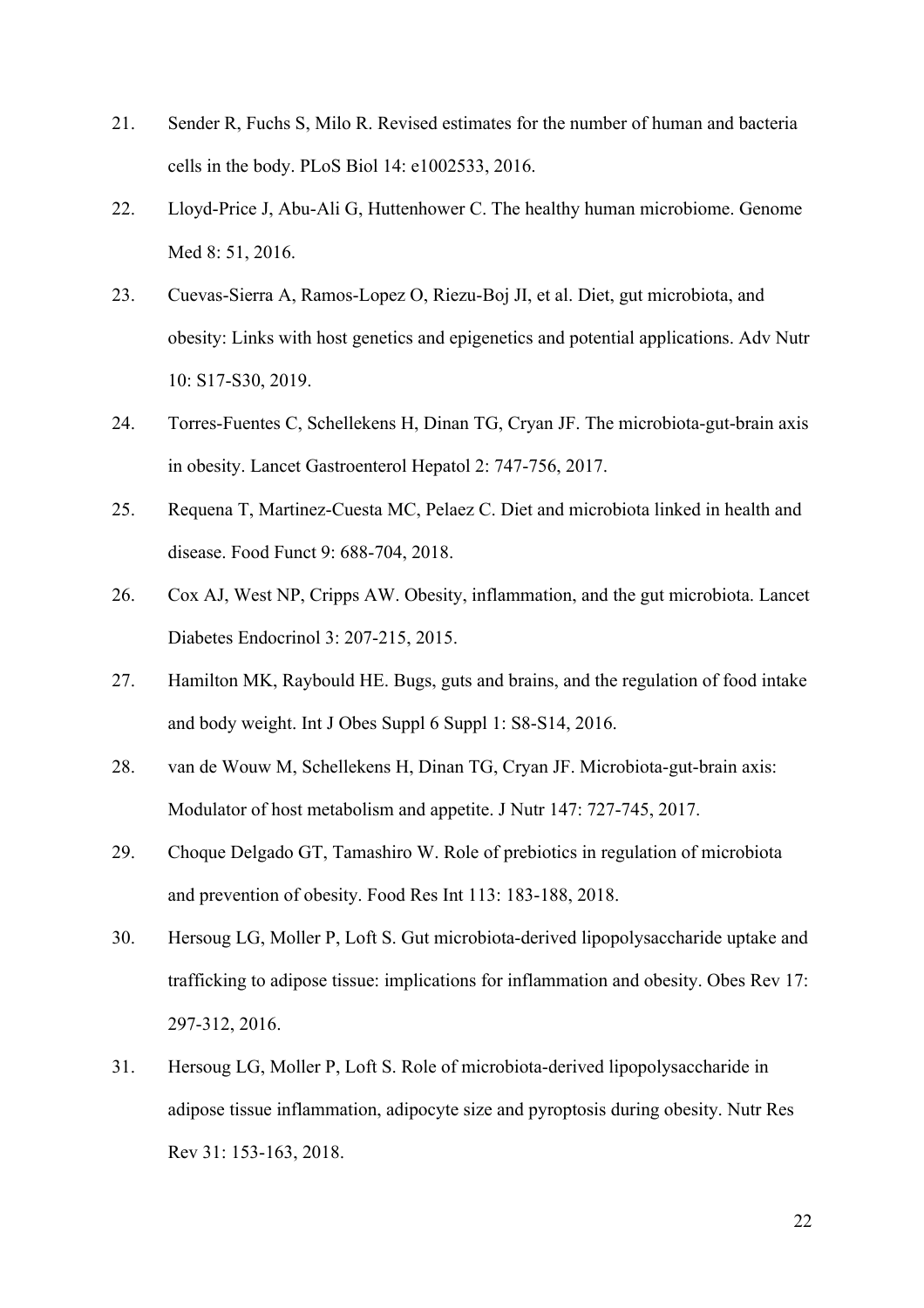- 32. Belizario JE, Faintuch J, Garay-Malpartida M. Gut microbiome dysbiosis and immunometabolism: New frontiers for treatment of metabolic diseases. Mediators Inflamm 2018: 2037838, 2018.
- 33. Sunkara T, Rawla P, Ofosu A, Gaduputi V. Fecal microbiota transplant a new frontier in inflammatory bowel disease. J Inflamm Res 11: 321-328, 2018.
- 34. de Groot PF, Frissen MN, de Clercq NC, Nieuwdorp M. Fecal microbiota transplantation in metabolic syndrome: History, present and future. Gut Microbes 8: 253-267, 2017.
- 35. Bouter KE, van Raalte DH, Groen AK, Nieuwdorp M. Role of the gut microbiome in the pathogenesis of obesity and obesity-related metabolic dysfunction. Gastroenterology 152: 1671-1678, 2017.
- 36. Ridaura VK, Faith JJ, Rey FE, et al. Gut microbiota from twins discordant for obesity modulate metabolism in mice. Science 341: 1241214, 2013.
- 37. Lee P, Yacyshyn BR, Yacyshyn MB. Gut microbiota and obesity: An opportunity to alter obesity through faecal microbiota transplant (FMT). Diabetes Obes Metab 21: 479-490, 2019.
- 38. Mokhtari Z, Gibson DL, Hekmatdoost A. Nonalcoholic fatty liver disease, the gut microbiome, and diet. Adv Nutr 8: 240-252, 2017.
- 39. Milosevic I, Vujovic A, Barac A, et al. Gut-liver axis, gut microbiota, and its modulation in the management of liver diseases: A review of the literature. Int J Mol Sci 20: 395, 2019.
- 40. Trayhurn P. Hypoxia and adipose tissue function and dysfunction in obesity. Physiol Rev 93: 1-21, 2013.
- 41. Trayhurn P. Oxygen A critical, but overlooked, nutrient. Front Nutr 6: 10, 2019.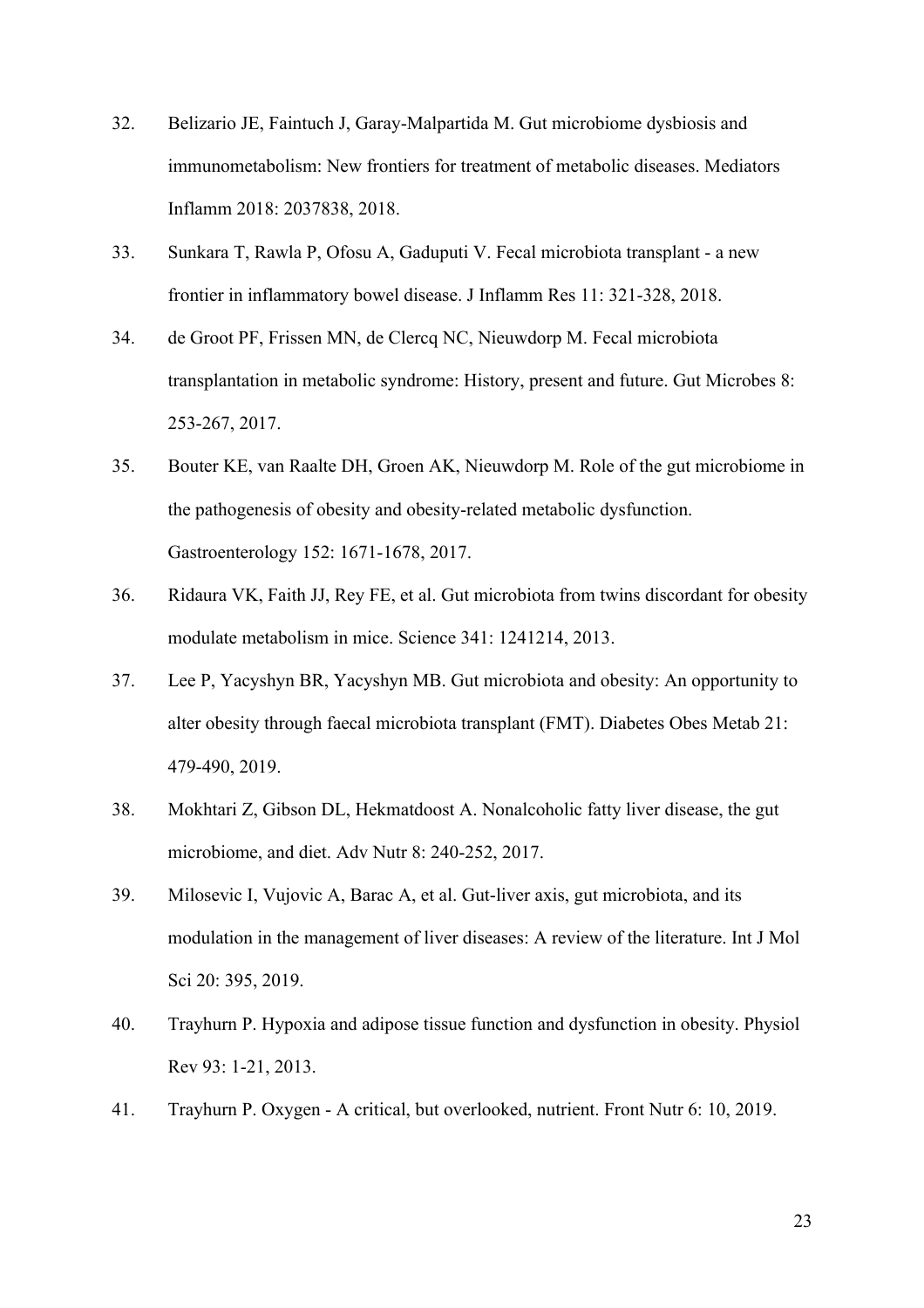- 42. Gaspar JM, Velloso LA. Hypoxia inducible factor as a central regulator of metabolism - implications for the development of obesity. Front Neurosci 12: 813, 2018.
- 43. Gonzalez FJ, Xie C, Jiang C. The role of hypoxia-inducible factors in metabolic diseases. Nat Rev Endocrinol 15: 21-32, 2018.
- 44. Jung UJ, Choi MS. Obesity and its metabolic complications: the role of adipokines and the relationship between obesity, inflammation, insulin resistance, dyslipidemia and nonalcoholic fatty liver disease. Int J Mol Sci 15: 6184-6223, 2014.
- 45. Kayser B, Verges S. Hypoxia, energy balance and obesity: from pathophysiological mechanisms to new treatment strategies. Obes Rev 14: 579-592, 2013.
- 46. Park HY, Jung WS, Kim J, Lim K. Twelve weeks of exercise modality in hypoxia enhances health-related function in obese older Korean men: A randomized controlled trial. Geriatr Gerontol Int, 2019; doi:10.1111/ggi.13625.
- 47. Muller TD, Clemmensen C, Finan B, et al. Anti-obesity therapy: From rainbow pills to polyagonists. Pharmacol Rev 70: 712-746, 2018.
- 48. Brown L, Poudyal H, Panchal SK. Functional foods as potential therapeutic options for metabolic syndrome. Obes Rev 16: 914-941, 2015.
- 49. Tsai YL, Lin TL, Chang CJ, et al. Probiotics, prebiotics and amelioration of diseases. J Biomed Sci 26: 3, 2019.
- 50. Lim J, Iyer A, Liu L, et al. Diet-induced obesity, adipose inflammation, and metabolic dysfunction correlating with PAR2 expression are attenuated by PAR2 antagonism. FASEB J 27: 4757-4767, 2013.
- 51. Lim J, Iyer A, Suen JY, et al. C5aR and C3aR antagonists each inhibit diet-induced obesity, metabolic dysfunction, and adipocyte and macrophage signaling. FASEB J 27: 822-831, 2013.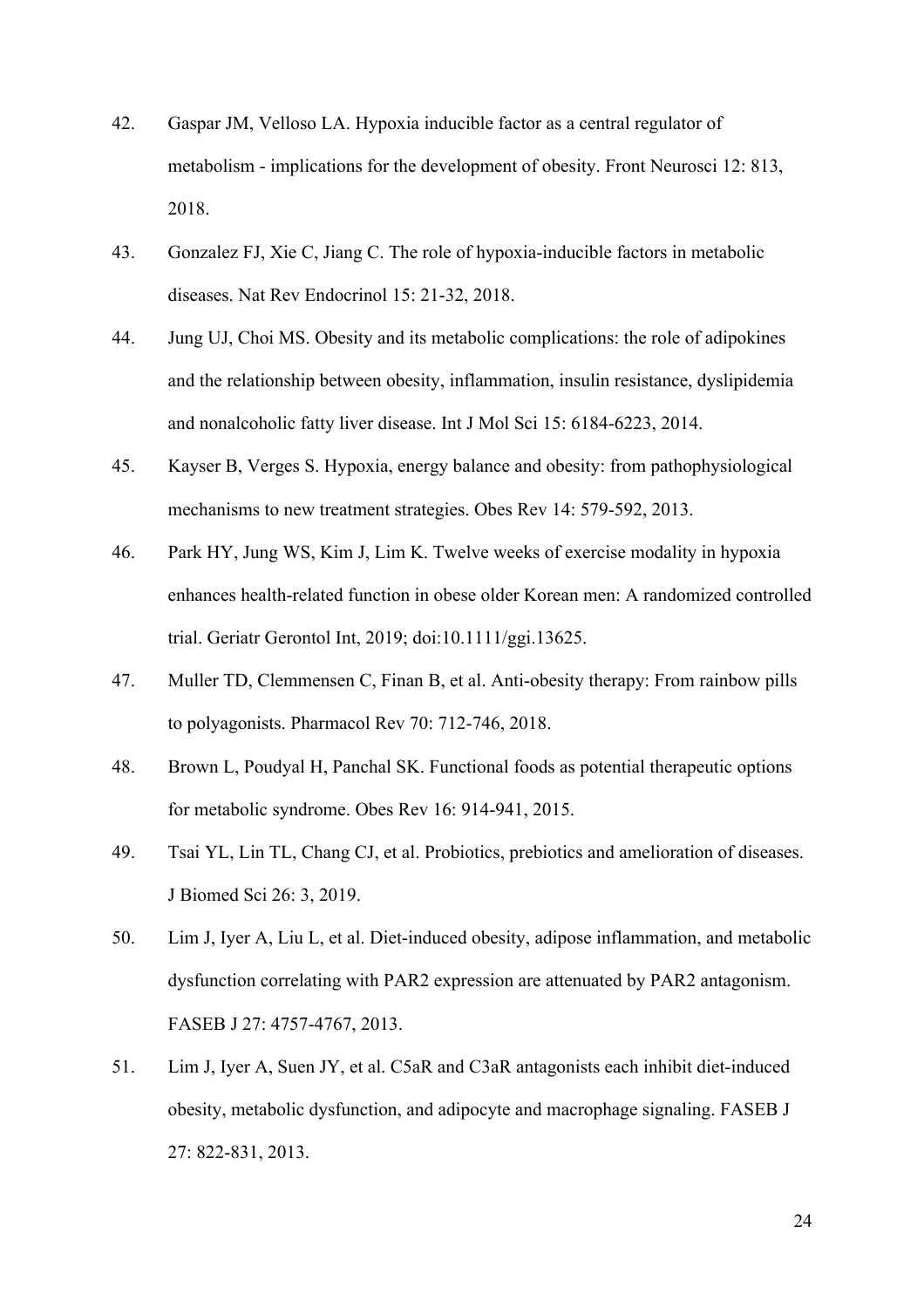- 52. Iyer A, Lim J, Poudyal H, et al. An inhibitor of phospholipase  $A_2$  group IIA modulates adipocyte signaling and protects against diet-induced metabolic syndrome in rats. Diabetes 61: 2320-2329, 2012.
- 53. Ozen AE, Pons A, Tur JA. Worldwide consumption of functional foods: a systematic review. Nutr Rev 70: 472-481, 2012.
- 54. John OD, Brown L, Panchal SK. Chapter 3. *Garcinia* fruits: Their potential to combat metabolic syndrome. In *Nutraceuticals and Natural Product Derivatives: Disease Prevention & Drug Discovery*, Ullah, M.; Ahmad, A., Eds. Wiley-Blackwell: Hoboken, NJ, USA, 2019; 39–80.
- 55. Panchal SK, Brown L. Rodent models for metabolic syndrome research. J Biomed Biotechnol 2011: 351982, 2011.
- 56. Kleinert M, Clemmensen C, Hofmann SM, et al. Animal models of obesity and diabetes mellitus. Nat Rev Endocrinol 14: 140-162, 2018.
- 57. Rios-Hoyo A, Gutierrez-Salmean G. New dietary supplements for obesity: What we currently know. Curr Obes Rep 5: 262-270, 2016.
- 58. Zaynab M, Fatima M, Abbas S, et al. Role of secondary metabolites in plant defense against pathogens. Microb Pathog 124: 198-202, 2018.
- 59. Liang J, He J. Protective role of anthocyanins in plants under low nitrogen stress. Biochem Biophys Res Commun 498: 946-953, 2018.
- 60. Steyn WJ, Wand SJE, Holcroft DM, Jacobs G. Anthocyanins in vegetative tissues: a proposed unified function in photoprotection. New Phytologist 155: 349-361, 2002.
- 61. Gould KS. Nature's swiss army knife: The diverse protective roles of anthocyanins in leaves. J Biomed Biotechnol 2004: 314-320, 2004.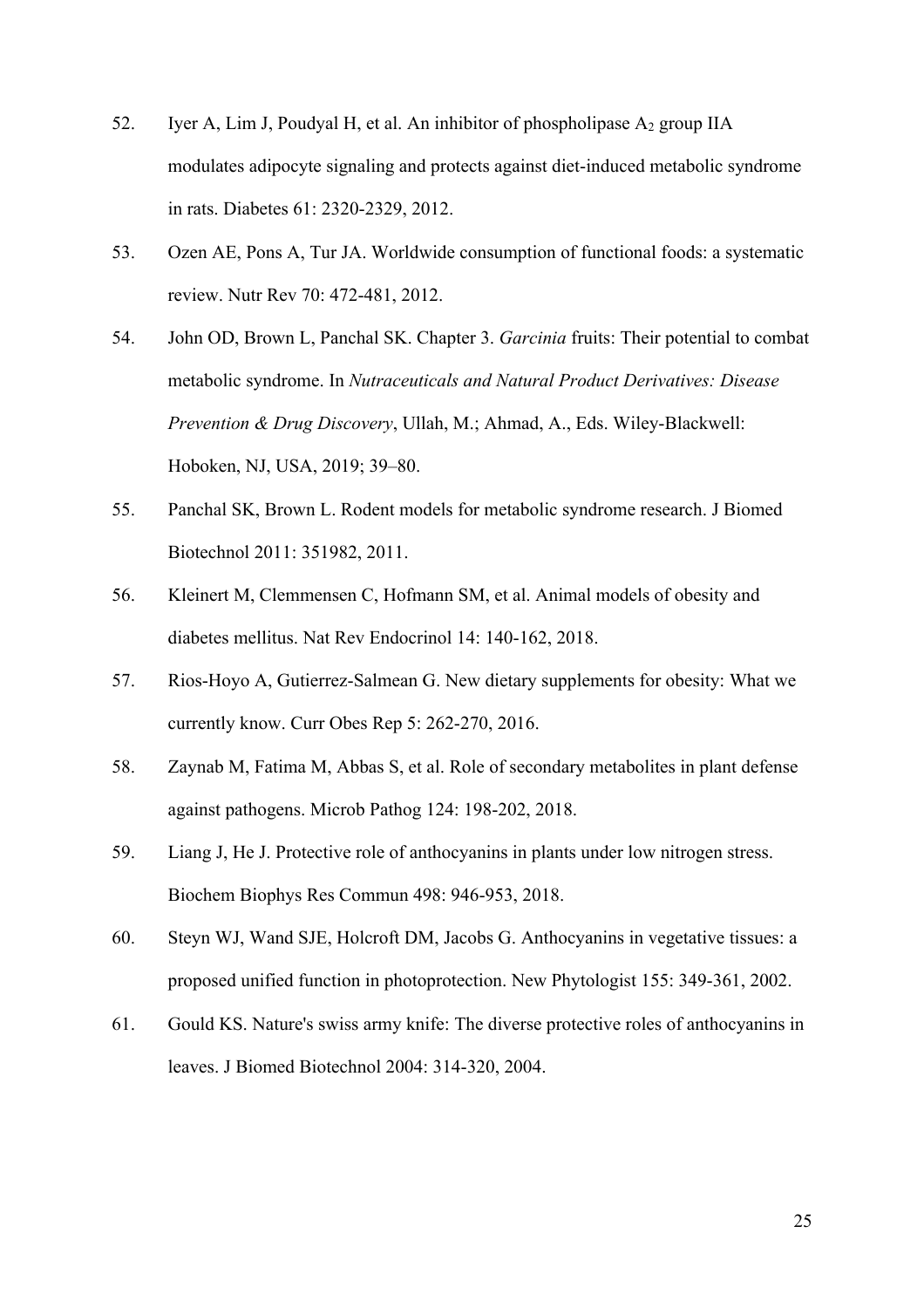- 62. Riaz M, Zia-Ul-Haq M, Saad B. The role of anthocyanins in obesity and diabetes. In *Anthocyanins and Human Health: Biomolecular and therapeutic aspects*, Zia Ul Haq, M.; Riaz, M.; Saad, B., Eds. Springer International Publishing: Cham, 2016; 109-123.
- 63. Azzini E, Giacometti J, Russo GL. Antiobesity effects of anthocyanins in preclinical and clinical studies. Oxid Med Cell Longev 2017: 2740364, 2017.
- 64. Lee Y-M, Yoon Y, Yoon H, et al. Dietary anthocyanins against obesity and inflammation. Nutrients 9: 1089, 2017.
- 65. Naseri R, Farzaei F, Haratipour P, et al. Anthocyanins in the management of metabolic syndrome: A pharmacological and biopharmaceutical review. Front Pharmacol 9: 1310, 2018.
- 66. Xie L, Su H, Sun C, et al. Recent advances in understanding the anti-obesity activity of anthocyanins and their biosynthesis in microorganisms. Trends Food Sci Technol 72: 13-24, 2018.
- 67. Wu T, Gao Y, Guo X, et al. Blackberry and blueberry anthocyanin supplementation counteract high-fat-diet-induced obesity by alleviating oxidative stress and inflammation and accelerating energy expenditure. Oxid Med Cell Longev 2018: 4051232, 2018.
- 68. Bhaswant M, Shafie SR, Mathai ML, et al. Anthocyanins in chokeberry and purple maize attenuate diet-induced metabolic syndrome in rats. Nutrition 41: 24-31, 2017.
- 69. Kim N-H, Jegal J, Kim YN, et al. Antiobesity effect of fermented chokeberry extract in high-fat diet-induced obese mice. J Med Food 21: 1113-1119, 2018.
- 70. Bhaswant M, Fanning K, Netzel M, et al. Cyanidin 3-glucoside improves diet-induced metabolic syndrome in rats. Pharmacol Res 102: 208-217, 2015.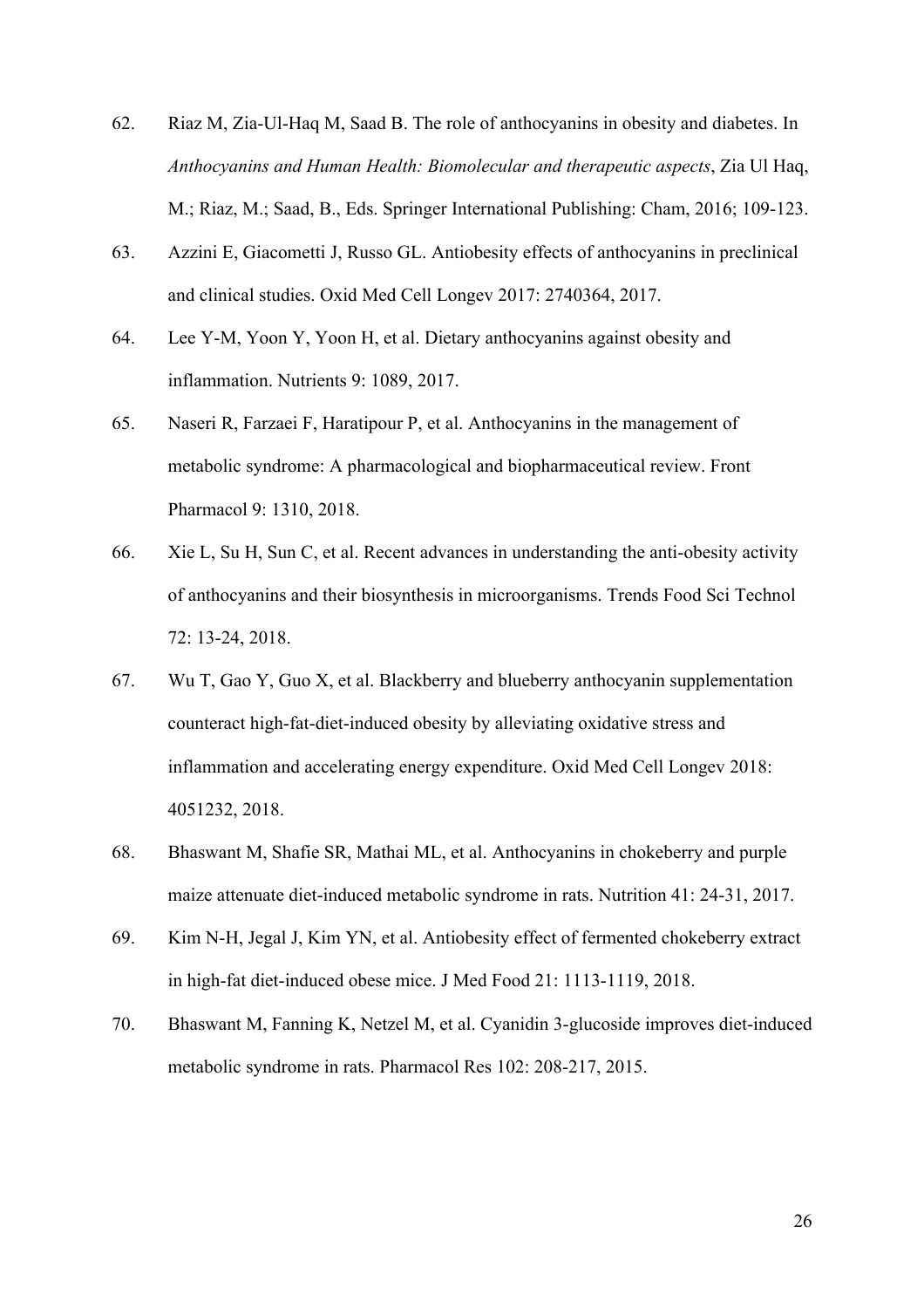- 71. John OD, Mouatt P, Prasadam I, et al. The edible native Australian fruit, Davidson's plum (*Davidsonia pruriens*), reduces symptoms in rats with diet-induced metabolic syndrome. J Funct Foods, 2019; doi:10.1016/j.jff.2019.03.018.
- 72. Daveri E, Cremonini E, Mastaloudis A, et al. Cyanidin and delphinidin modulate inflammation and altered redox signaling improving insulin resistance in high fat-fed mice. Redox Biol 18: 16-24, 2018.
- 73. Furuuchi R, Shimizu I, Yoshida Y, et al. Boysenberry polyphenol inhibits endothelial dysfunction and improves vascular health. PLoS One 13: e0202051, 2018.
- 74. Parra-Vargas M, Sandoval-Rodriguez A, Rodriguez-Echevarria R, et al. Delphinidin ameliorates hepatic triglyceride accumulation in human HepG2 cells, but not in dietinduced obese mice. Nutrients 10: 1060, 2018.
- 75. Lee S, Keirsey KI, Kirkland R, et al. Blueberry supplementation influences the gut microbiota, inflammation, and insulin resistance in high-fat-diet-fed rats. J Nutr 148: 209-219, 2018.
- 76. Jiang X, Li X, Zhu C, et al. The target cells of anthocyanins in metabolic syndrome. Crit Rev Food Sci Nutr, 2018; doi:10.1080/10408398.2018.1491022.
- 77. Igwe EO, Charlton KE, Roodenrys S, et al. Anthocyanin-rich plum juice reduces ambulatory blood pressure but not acute cognitive function in younger and older adults: a pilot crossover dose-timing study. Nutr Res 47: 28-43, 2017.
- 78. Bhaswant M, Brown L, Mathai ML. Queen Garnet plum juice and raspberry cordial in mildly hypertensive obese or overweight subjects: A randomized, double-blind study. J Funct Foods 56: 119-126, 2019.
- 79. Hester SN, Mastaloudis A, Gray R, et al. Efficacy of an anthocyanin and prebiotic blend on intestinal environment in obese male and female subjects. J Nutr Metab 2018: 7497260, 2018.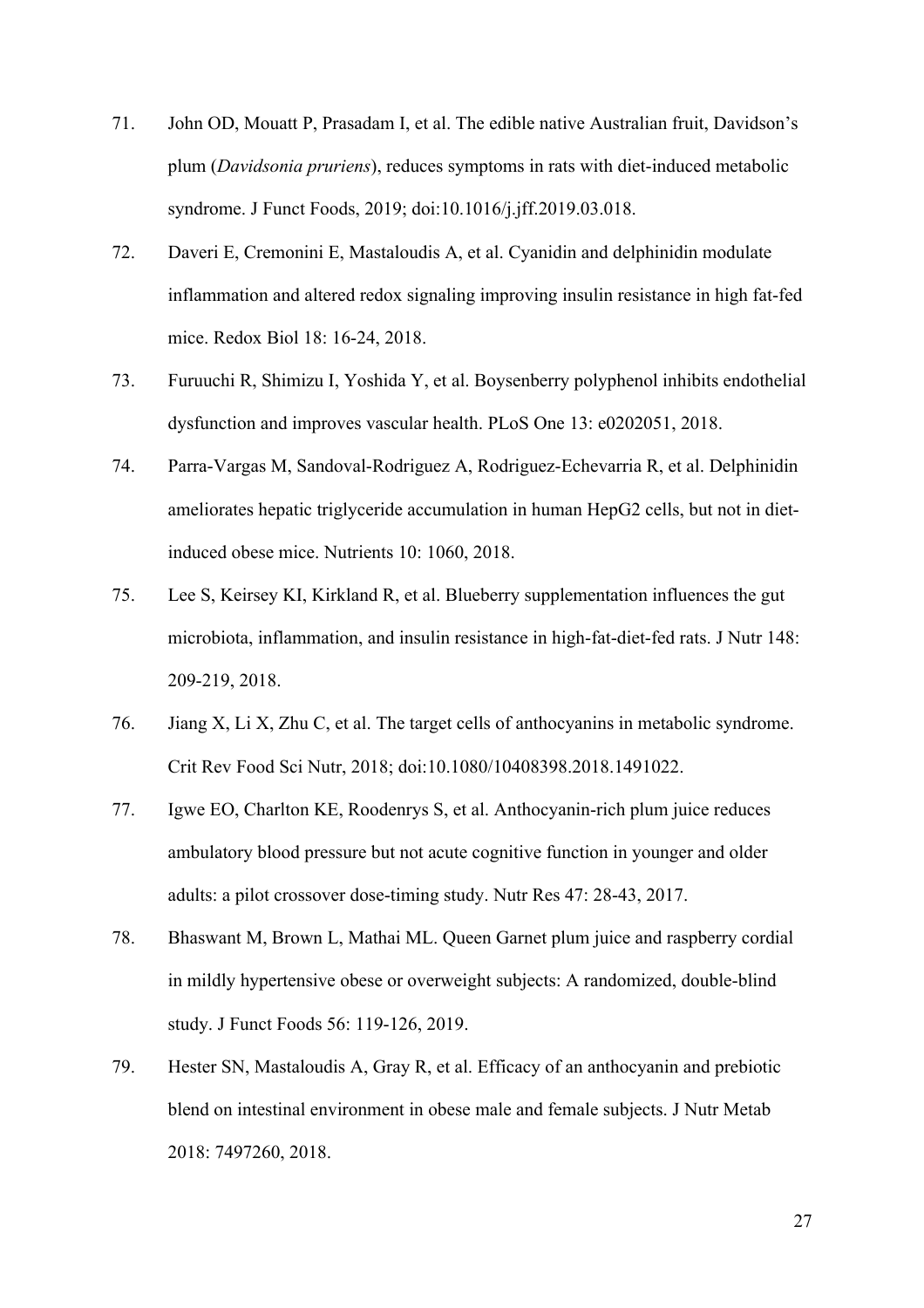- 80. Solverson PM, Rumpler WV, Leger JL, et al. Blackberry feeding increases fat oxidation and improves insulin sensitivity in overweight and obese males. Nutrients 10: 1048, 2018.
- 81. Stull AJ, Cash KC, Johnson WD, et al. Bioactives in blueberries improve insulin sensitivity in obese, insulin-resistant men and women. J Nutr 140: 1764-1768, 2010.
- 82. Cardile V, Graziano AC, Venditti A. Clinical evaluation of Moro (*Citrus sinensis* (L.) Osbeck) orange juice supplementation for the weight management. Nat Prod Res 29: 2256-2260, 2015.
- 83. Saeed M, Naveed M, BiBi J, et al. Potential nutraceutical and food additive properties and risks of coffee: a comprehensive overview. Crit Rev Food Sci Nutr, 2019; doi:10.1080/10408398.2018.1489368.
- 84. Nieber K. The impact of coffee on health. Planta Med 83: 1256-1263, 2017.
- 85. Grosso G, Godos J, Galvano F, Giovannucci EL. Coffee, caffeine, and health outcomes: An umbrella review. Annu Rev Nutr 37: 131-156, 2017.
- 86. El-Sohemy A. Coffee and health: what we still don't know. Am J Clin Nutr 109: 489- 490, 2019.
- 87. Izadi V, Larijani B, Azadbakht L. Is coffee and green tea consumption related to serum levels of adiponectin and leptin? Int J Prev Med 9: 106, 2018.
- 88. Panchal SK, Poudyal H, Waanders J, Brown L. Coffee extract attenuates changes in cardiovascular and hepatic structure and function without decreasing obesity in highcarbohydrate, high-fat diet-fed male rats. J Nutr 142: 690-697, 2012.
- 89. Panchal SK, Wong WY, Kauter K, et al. Caffeine attenuates metabolic syndrome in diet-induced obese rats. Nutrition 28: 1055-1062, 2012.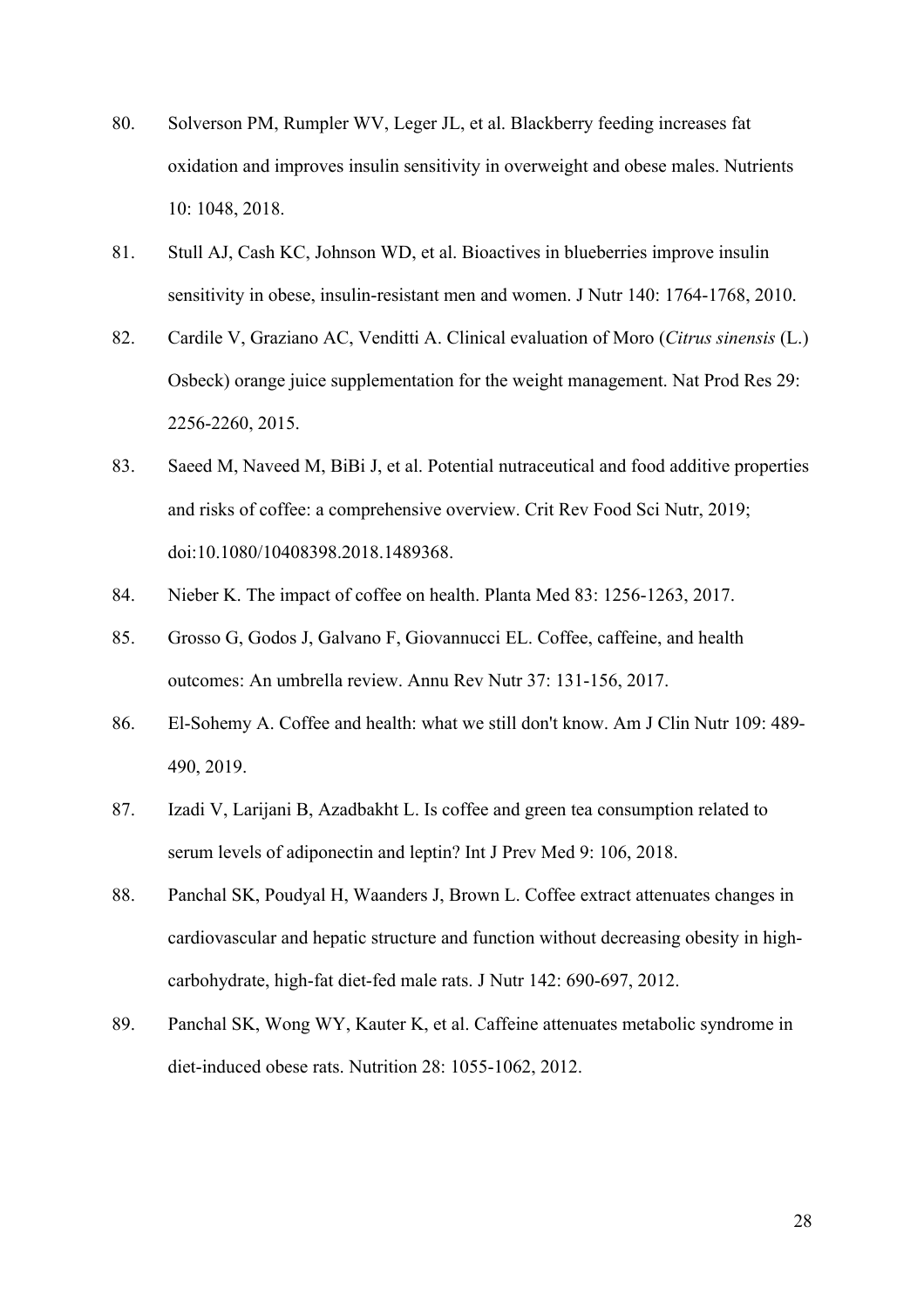- 90. Nakazawa Y, Ishimori N, Oguchi J, et al. Coffee brew intake can prevent the reduction of lens glutathione and ascorbic acid levels in HFD-fed animals. Exp Ther Med 17: 1420-1425, 2019.
- 91. Nishitsuji K, Watanabe S, Xiao J, et al. Effect of coffee or coffee components on gut microbiome and short-chain fatty acids in a mouse model of metabolic syndrome. Sci Rep 8: 16173, 2018.
- 92. Choi BK, Park SB, Lee DR, et al. Green coffee bean extract improves obesity by decreasing body fat in high-fat diet-induced obese mice. Asian Pac J Trop Med 9: 635-643, 2016.
- 93. Song SJ, Choi S, Park T. Decaffeinated green coffee bean extract attenuates dietinduced obesity and insulin resistance in mice. Evid Based Complement Alternat Med 2014: 718379, 2014.
- 94. Bhandarkar NS, Brown L, Panchal SK. Chlorogenic acid attenuates highcarbohydrate, high-fat diet-induced cardiovascular, liver, and metabolic changes in rats. Nutr Res 62: 78-88, 2019.
- 95. Ma Y, Gao M, Liu D. Chlorogenic acid improves high fat diet-induced hepatic steatosis and insulin resistance in mice. Pharm Res 32: 1200-1209, 2015.
- 96. Pan MH, Tung YC, Yang G, et al. Molecular mechanisms of the anti-obesity effect of bioactive compounds in tea and coffee. Food Funct 7: 4481-4491, 2016.
- 97. Kim Y, Je Y. Moderate coffee consumption is inversely associated with the metabolic syndrome in the Korean adult population. Br J Nutr 120: 1279-1287, 2018.
- 98. Larsen SC, Mikkelsen ML, Frederiksen P, Heitmann BL. Habitual coffee consumption and changes in measures of adiposity: a comprehensive study of longitudinal associations. Int J Obes (Lond) 42: 880-886, 2018.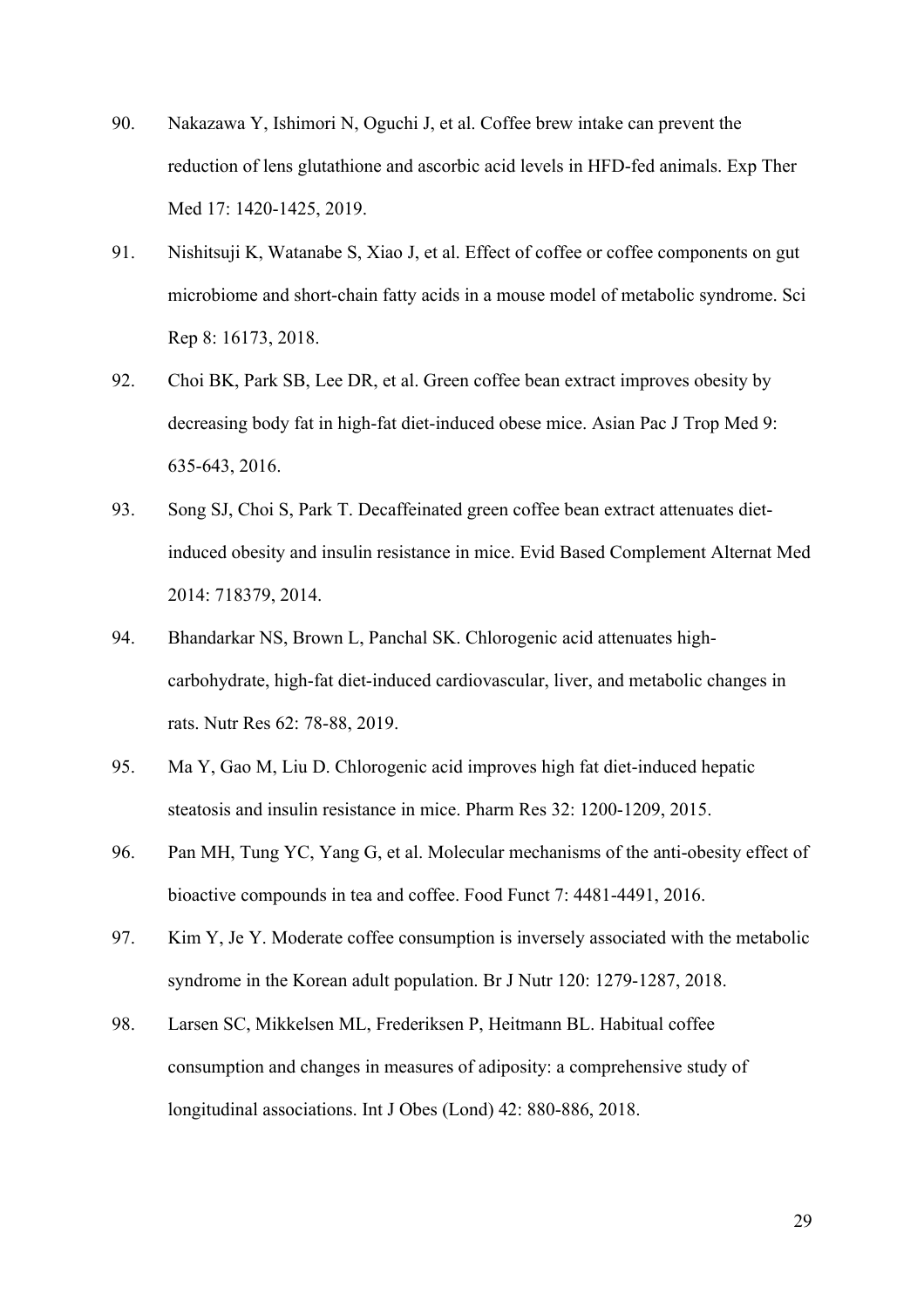- 99. Roshan H, Nikpayam O, Sedaghat M, Sohrab G. Effects of green coffee extract supplementation on anthropometric indices, glycaemic control, blood pressure, lipid profile, insulin resistance and appetite in patients with the metabolic syndrome: a randomised clinical trial. Br J Nutr 119: 250-258, 2018.
- 100. Haidari F, Samadi M, Mohammadshahi M, et al. Energy restriction combined with green coffee bean extract affects serum adipocytokines and the body composition in obese women. Asia Pac J Clin Nutr 26: 1048-1054, 2017.
- 101. Yamagata K. Do coffee polyphenols have a preventive action on metabolic syndrome associated endothelial dysfunctions? An assessment of the current evidence. Antioxidants (Basel) 7: 26, 2018.
- 102. O'Keefe JH, DiNicolantonio JJ, Lavie CJ. Coffee for cardioprotection and longevity. Prog Cardiovasc Dis 61: 38-42, 2018.
- 103. Khoo HE, Azlan A, Kong KW, Ismail A. Phytochemicals and medicinal properties of indigenous tropical fruits with potential for commercial development. Evid Based Complement Alternat Med 2016: 7591951, 2016.
- 104. Pierson JT, Dietzgen RG, Shaw PN, et al. Major Australian tropical fruits biodiversity: bioactive compounds and their bioactivities. Mol Nutr Food Res 56: 357-387, 2012.
- 105. Sweeney PW. Phylogeny and floral diversity in the genus *Garcinia* (Clusiaceae) and relatives. Int J Plant Sci 169: 1288-1303, 2008.
- 106. Deachathai S, Mahabusarakam W, Phongpaichit S, Taylor WC. Phenolic compounds from the fruit of *Garcinia dulcis*. Phytochemistry 66: 2368-2375, 2005.
- 107. Ovalle-Magallanes B, Eugenio-Perez D, Pedraza-Chaverri J. Medicinal properties of mangosteen (*Garcinia mangostana* L.): A comprehensive update. Food Chem Toxicol 109: 102-122, 2017.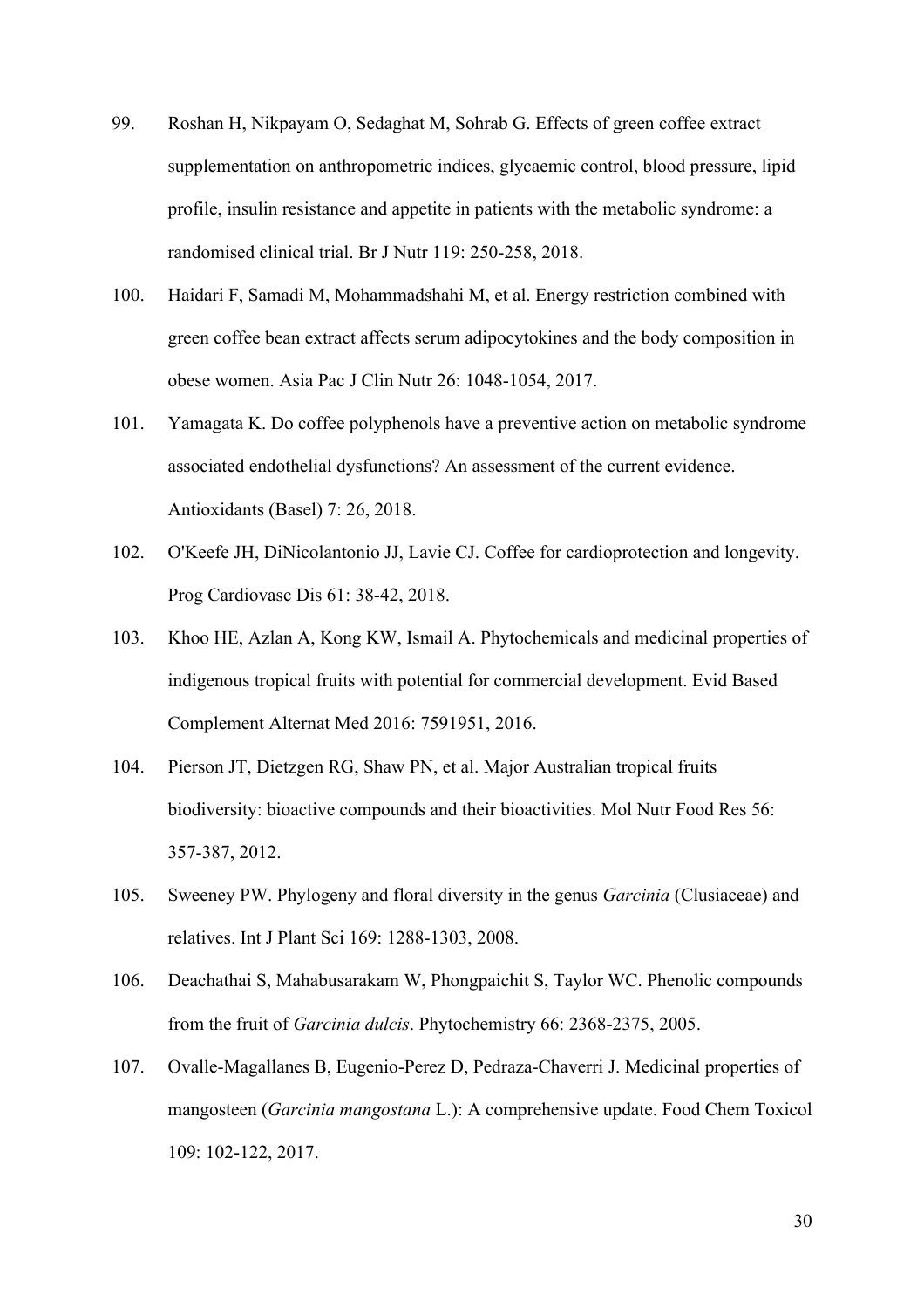- 108. Tousian Shandiz H, Razavi BM, Hosseinzadeh H. Review of *Garcinia mangostana* and its xanthones in metabolic syndrome and related complications. Phytother Res 31: 1173-1182, 2017.
- 109. Lee PS, Teng CY, Kalyanam N, et al. Garcinol reduces obesity in high-fat-diet-fed mice by modulating gut microbiota composition. Mol Nutr Food Res 63: e1800390, 2019.
- 110. Tsai SY, Chung PC, Owaga EE, et al. Alpha-mangostin from mangosteen (*Garcinia mangostana* Linn.) pericarp extract reduces high fat-diet induced hepatic steatosis in rats by regulating mitochondria function and apoptosis. Nutr Metab (Lond) 13: 88, 2016.
- 111. Chae HS, Kim YM, Bae JK, et al. Mangosteen extract attenuates the metabolic disorders of high-fat-fed mice by activating AMPK. J Med Food 19: 148-154, 2016.
- 112. Sripradha R, Magadi SG. Efficacy of *Garcinia cambogia* on body weight, inflammation and glucose tolerance in high fat fed male wistar rats. J Clin Diagn Res 9: BF01-BF04, 2015.
- 113. Watanabe M, Gangitano E, Francomano D, et al. Mangosteen extract shows a potent insulin sensitizing effect in obese female patients: A prospective randomized controlled pilot study. Nutrients 10: 586, 2018.
- 114. Haber SL, Awwad O, Phillips A, et al. *Garcinia cambogia* for weight loss. Am J Health Syst Pharm 75: 17-22, 2018.
- 115. A Aziz AN, Mhd Jalil MA. Bioactive compounds, nutritional value, and potential health benefits of indigenous durian (*Durio zibethinus* Murr.): a review. Foods 8: 96, 2019.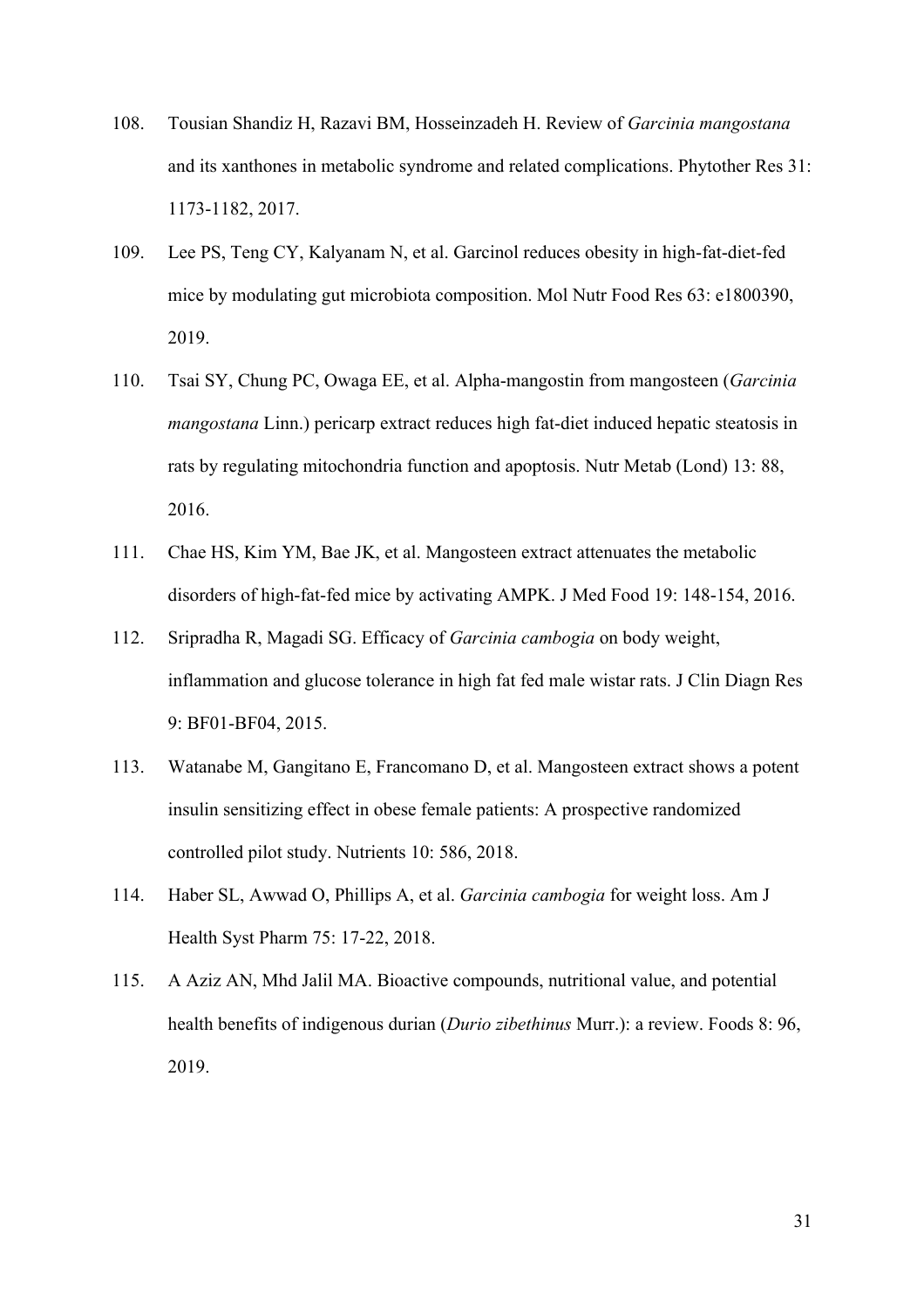- 116. Xu J, Liu T, Li Y, et al. Jamun (*Eugenia jambolana* Lam.) fruit extract prevents obesity by modulating the gut microbiome in high-fat-diet-fed mice. Mol Nutr Food Res e1801307, 2019.
- 117. Ulla A, Alam MA, Sikder B, et al. Supplementation of *Syzygium cumini* seed powder prevented obesity, glucose intolerance, hyperlipidemia and oxidative stress in high carbohydrate high fat diet induced obese rats. BMC Complement Altern Med 17: 289, 2017.
- 118. Food and Agriculture Organization of the United Nations. http://www.fao.org/savefood/resources/keyfindings/en/. 2018.
- 119. Lai WT, Khong NMH, Lim SS, et al. A review: Modified agricultural by-products for the development and fortification of food products and nutraceuticals. Trends Food Sci Technol 59: 148-160, 2017.
- 120. Frenkel VS, Cummings GA, Maillacheruvu KY, Tang WZ. Food-processing wastes. Water Environ Res 89: 1360-1383, 2017.
- 121. John OD, Wanyonyi S, Mouatt P, et al. Achacha (*Garcinia humilis*) rind improves cardiovascular function in rats with diet-induced metabolic syndrome. Nutrients 10: 1425, 2018.
- 122. Asyifah MR, Lu K, Ting HL, Zhang D. Hidden potential of tropical fruit waste components as a useful source of remedy for obesity. J Agric Food Chem 62: 3505- 3516, 2014.
- 123. Cheok CY, Mohd Adzahan N, Abdul Rahman R, et al. Current trends of tropical fruit waste utilization. Crit Rev Food Sci Nutr 58: 335-361, 2018.
- 124. Mulvihill EE, Burke AC, Huff MW. Citrus flavonoids as regulators of lipoprotein metabolism and atherosclerosis. Annu Rev Nutr 36: 275-299, 2016.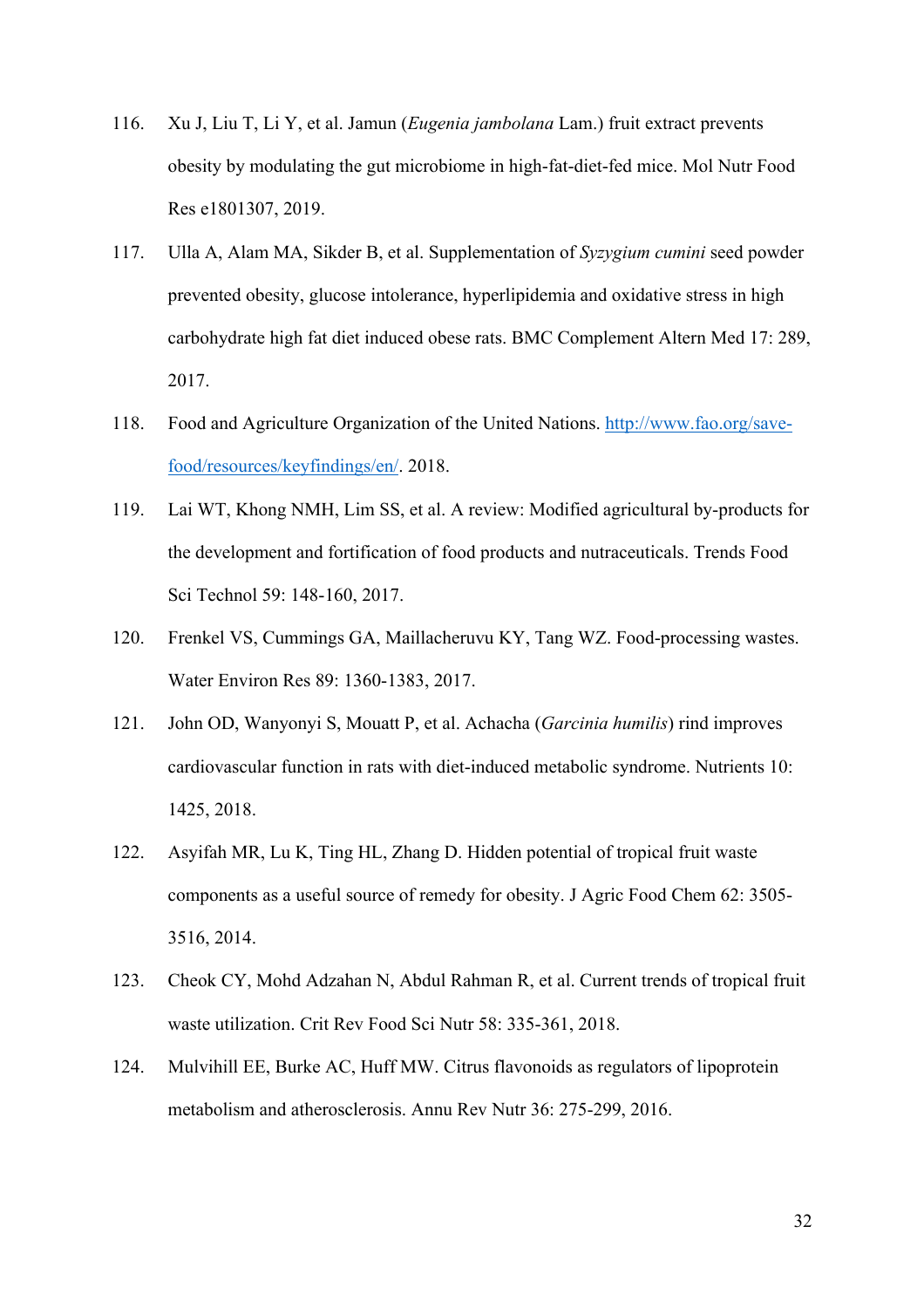- 125. Mahato N, Sharma K, Sinha M, Cho MH. Citrus waste derived nutra- /pharmaceuticals for health benefits: Current trends and future perspectives. J Funct Foods 40: 307-316, 2018.
- 126. Sharma K, Mahato N, Cho MH, Lee YR. Converting citrus wastes into value-added products: Economic and environmently friendly approaches. Nutrition 34: 29-46, 2017.
- 127. Esparza-Martinez FJ, Miranda-Lopez R, Mata-Sanchez SM, Guzman-Maldonado SH. Extractable and non-extractable phenolics and antioxidant capacity of mandarin waste dried at different temperatures. Plant Foods Hum Nutr 71: 294-300, 2016.
- 128. Khanal RC, Howard LR, Rogers TJ, et al. Effect of feeding grape pomace on selected metabolic parameters associated with high fructose feeding in growing Sprague-Dawley rats. J Med Food 14: 1562-1569, 2011.
- 129. Urquiaga I, D'Acuña S, Pérez D, et al. Wine grape pomace flour improves blood pressure, fasting glucose and protein damage in humans: a randomized controlled trial. Biol Res 48: 49, 2015.
- 130. Woerdeman J, van Poelgeest E, Ket JCF, et al. Do grape polyphenols improve metabolic syndrome components? A systematic review. Eur J Clin Nutr 71: 1381- 1392, 2017.
- 131. Vu HT, Scarlett CJ, Vuong QV. Phenolic compounds within banana peel and their potential uses: A review. J Funct Foods 40: 238-248, 2018.
- 132. Muhlack RA, Potumarthi R, Jeffery DW. Sustainable wineries through waste valorisation: A review of grape marc utilisation for value-added products. Waste Manag 72: 99-118, 2018.
- 133. Elkahoui S, Bartley GE, Yokoyama WH, Friedman M. Dietary supplementation of potato peel powders prepared from conventional and organic russet and non-organic